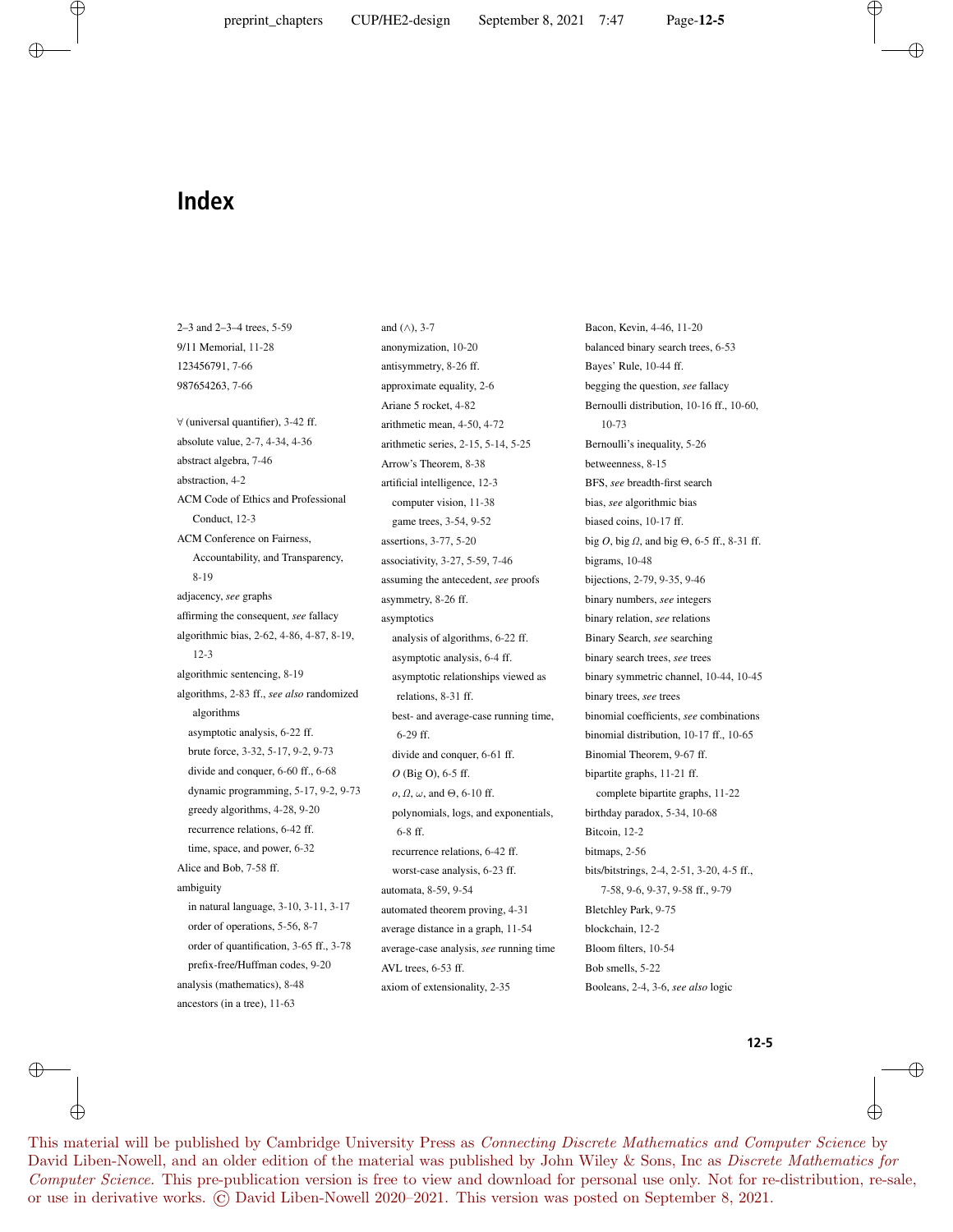**12-6 Index**

bound (vs. free) variables, 3-46, 3-56 breadth-first search, 11-42 ff. finding cycles, 11-59 brute force, *see* algorithms Bubble Sort, *see* sorting Buffon's needle, 10-76 bugs, 2-20, 4-82, 5-20, 11-34 butterfly ballots, 8-38 C (programming language), 3-34, 3-56, 5-47 Caesar Cipher, *see* cryptography cardinality, 2-28–2-29, 9-4 ff. infinite, 9-46 Carmichael numbers, 7-51, 7-53, 7-56 Cartesian plane, 2-50 Cartesian product  $(\times)$ , 2-48 catchphrase, 8-40, 11-81 Cauchy sequences, 8-48 ceiling, 2-7 cellular automata, 9-54 Chain Rule (probability), 10-43 ff. change of index, 2-15 checkers, 3-54, 4-48, 9-31 checksum, 4-4, 4-15 chess, 2-48, 3-54, 5-25, 9-15, 9-30, 11-40 children (in a tree), 11-62 Chinese Remainder Theorem, 7-30 ff. circle packing, 4-21 circuits, 3-2, 3-20 printing and planar graphs, 11-24 representing logical propositions, 3-27, 3-37 using nand gates, 4-57 class-size paradox, 10-61 cliques, 11-19 ff. closure, 7-46, 8-33 ff. clustering, 2-42 coarsening equivalence relations, 8-48 ff. codomain (of a function), 2-72 collaboration networks, 11-20 collaborative filtering, 2-45 combinations, 9-57 ff. *k*-combinations, 9-60 ff.

Binomial Theorem, 9-67 ff. Pascal's identity, 9-66, 9-71 Pascal's triangle, 9-70 combinatorial proof, 9-64 ff. commutativity, 2-58, 3-27, 3-66, 5-59, 7-46 comparability, *see* partial orders comparison-based sorting, *see* sorting compilers, 2-71, 3-34, 5-56 complement (of a set), 2-33 complete graphs, 11-19 ff. complexity, *see* computational complexity composite numbers, 2-13, *see also* prime numbers composition of functions, 2-76, 8-13 of relations, 8-9, 8-30 compression entropy and compressibility, 10-24 Huffman coding, 9-20, 9-48 impossibility of lossless compression, 9-48 lossy vs. lossless, 9-48 quantization of images, 2-71, 2-87 URL shortening, 9-9 computability, 4-62 computational biology genome rearrangements, 3-76, 9-54 motifs in gene networks, 11-18 computational complexity and cryptography, 7-65 complexity classes, 6-35 graph isomorphism, 11-17 input size, 7-8 P vs. NP, 3-32 regular languages, 8-40, 8-59 computational geometry, 2-66 computational linguistics, *see* natural language processing computer architecture, 3-28 ff., 4-58 and running times, 6-23 Moore's Law, 6-16 power consumption, 6-32 representation of numbers, 2-20

computer graphics hidden-surface removal, 8-61 morphing, 2-68 rotation matrices, 2-63 triangulation, 5-36 computer security, 7-65–7-67 computer vision, 11-38 computing networking, 9-22 conditional expectation, 10-71 ff. conditional independence, 10-42 conditional probability, 10-36 ff. Bayes' Rule, 10-44 Chain Rule, 10-43 Law of Total Probability, 10-43 Condorcet paradox, 8-38 congruences (modular), 7-8 ff., 7-31 ff., 8-47 conjunctive normal form, 3-29 ff., 4-53 ff., 5-52 ff. connectivity (in graphs), 11-36 ff. connected component, 11-36 ff. reachability, 11-38 ff. constructive proofs, 4-41 constructivism, 4-42 context-free grammar, 5-56 contradiction, 3-23 contrapositive, 3-25, 4-36, *see also* proofs converse, 3-25 Cook–Levin Theorem, 3-32 correlation, 10-30 correlation vs. causation, 4-81 positive and negative, 10-33 countable sets, 9-46 counterexamples, 4-40 ff. counting Binomial Theorem, 9-67 ff. combinations, 9-57 ff. combinatorial proofs, 9-64 ff. combining products and sums, 9-17 ff. Division Rule, 9-38 ff. double counting, 9-10 ff. Generalized Product Rule, 9-14 ff. inclusion–exclusion, 9-10 ff. for 3+ sets, 9-13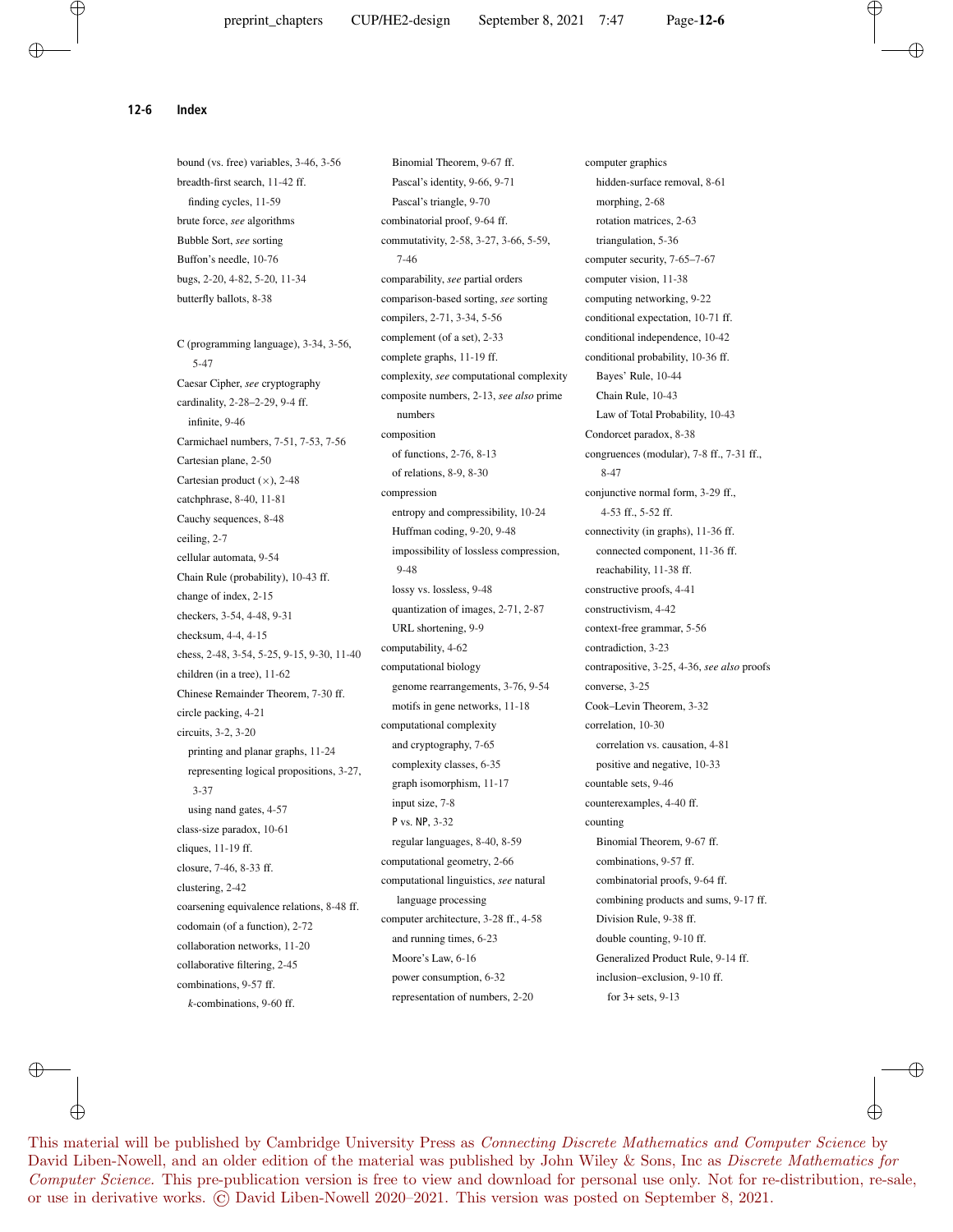**Index 12-7**

Mapping Rule, 9-34 ff. order, 9-58 ff. Pascal's triangle, 9-70 ff. permutations, 9-59 ff. Pigeonhole Principle, 9-43 ff. Product Rule (sequences), 9-8 repetition, 9-58 ff. Sum Rule (unions), 9-5 Counting Sort, *see* sorting coupon collector problem, 10-84 crossword puzzles, 3-75 cryptography, 5-22, 7-58 ff., 8-38, 12-2 and pseudorandomness, 10-15 Caesar Cipher, 7-59, 10-53 Diffie–Hellman key exchange, 7-67 digital signatures, 7-61 Enigma Machine and WWII, 9-75 frequency analysis, 10-34, 10-52 key exchange, 7-67 man-in-the-middle attack, 7-67 one-time pads, 7-58 public-key cryptography, 7-60 ff. RSA cryptosystem, 4-68, 7-60 ff. secret sharing, 7-36 substitution cipher, 10-34, 10-40, 10-52 Currying, 3-73 cycles, 8-52, 11-57 ff. acyclic graphs, 11-59 ff. cycle elimination algorithm, 11-69 cycle rule for minimum spanning trees, 11-86 kidney transplants, 11-71 simple cycles, 11-58 weighted cycle elimination algorithm, 11-86 DAG (directed acyclic graph), 11-60

data mining, *see* machine learning data privacy, 10-20 data visualization, 11-11, 11-28 databases, 3-60, 8-17, 8-22 De Morgan's Laws, 3-28 decision problems, 4-62 Deep Blue, 3-54

degree (in a graph), 11-8 ff., 11-10 degree distribution, 11-26 regular graphs, 11-22 degree (of a polynomial), 2-82 density (of a graph), 6-20, 11-32 denying the hypothesis, *see* fallacy dependent events, 10-30 ff. depth-first search, 11-46 ff. Descartes, René, 2-48 descendants (in a tree), 11-63 deterministic finite automata, 8-59 DFS, *see* depth-first search diagonalization, 9-46 diameter (of a graph), 11-53 differential privacy, 10-20 Diffie–Hellman key exchange, 7-67 Dijkstra's algorithm, 11-80 ff. directed graphs, 8-24 disconnected, *see* connectivity in graphs disjoint sets, 2-37, 4-20 disjunctive normal form, 3-29 ff., 4-53 ff., 5-52 ff. distance, *see also* metrics Euclidean, *see* Euclidean distance Hamming, *see* Hamming distance in a graph, 11-41 ff. Manhattan, *see* Manhattan distance minimum distance of a code, 4-8 ff. divide and conquer, *see* algorithms divisibility, 2-12, 2-74, 5-18, 8-53 and modular arithmetic, 7-9 ff. common divisors, 7-11 ff. divisibility rules, 3-20, 4-33, 4-50, 7-19 Division Theorem, 7-4 division, *see* mod in Z*n*, 7-44 Division Rule, 9-38 ff. domain (of a function), 2-72 dot product, 2-53 ff. Dunbar's number, 11-30 dynamic programming, *see* algorithms dynamic scope, 3-56

∃ (existential quantifier), 3-42 ff.

*e* (base of natural logarithm), 2-11 edges, *see* graphs efficiency, *see* running time, *see also* computational complexity ELIZA, 12-3 Emacs, 9-29, 12-3 empty set, 2-32 Enigma Machine, 9-75 entropy, 10-24 equivalence relations, 8-45 ff. equivalence classes, 8-47 refinements and coarsenings, 8-48 Eratosthenes, 7-22, 7-40 Erdős numbers, 4-46 Erdős, Paul, 4-46, 11-20 error-correcting codes, 4-6 ff. Golay code, 4-28 Hamming code, 4-15 ff., 9-33 messages and codewords, 4-6 ff. minimum distance and rate, 4-8 ff. Reed–Solomon codes, 4-23, 7-38 repetition code, 4-13 ff. upper bounds on rates, 4-19 error-detecting codes, 4-6 ff. credit card numbers, 4-4, 4-25 UPC, 9-51 ethics, 4-86, 5-22, 6-66, 8-19, 10-20, 12-2–12-4 Euclid, 4-60, 7-12 Euclidean algorithm, 7-12, 7-26 efficiency, 7-15, 7-19 Extended Euclidean algorithm, 7-27 Euclidean distance, 2-66, 4-72 Euler's Theorem, 7-56 even numbers, 2-13, 4-38 evenly divides, *see* divisibility events (probability), 10-8 ff. correlated, 10-30 independent events, 10-30 ff. exclusive or (⊕), 2-13, 3-10 ff., 4-15 ff. existential quantifier (∃), 3-42 ff. expectation, 10-60 ff. average-case analysis of algorithms, 6-29 ff.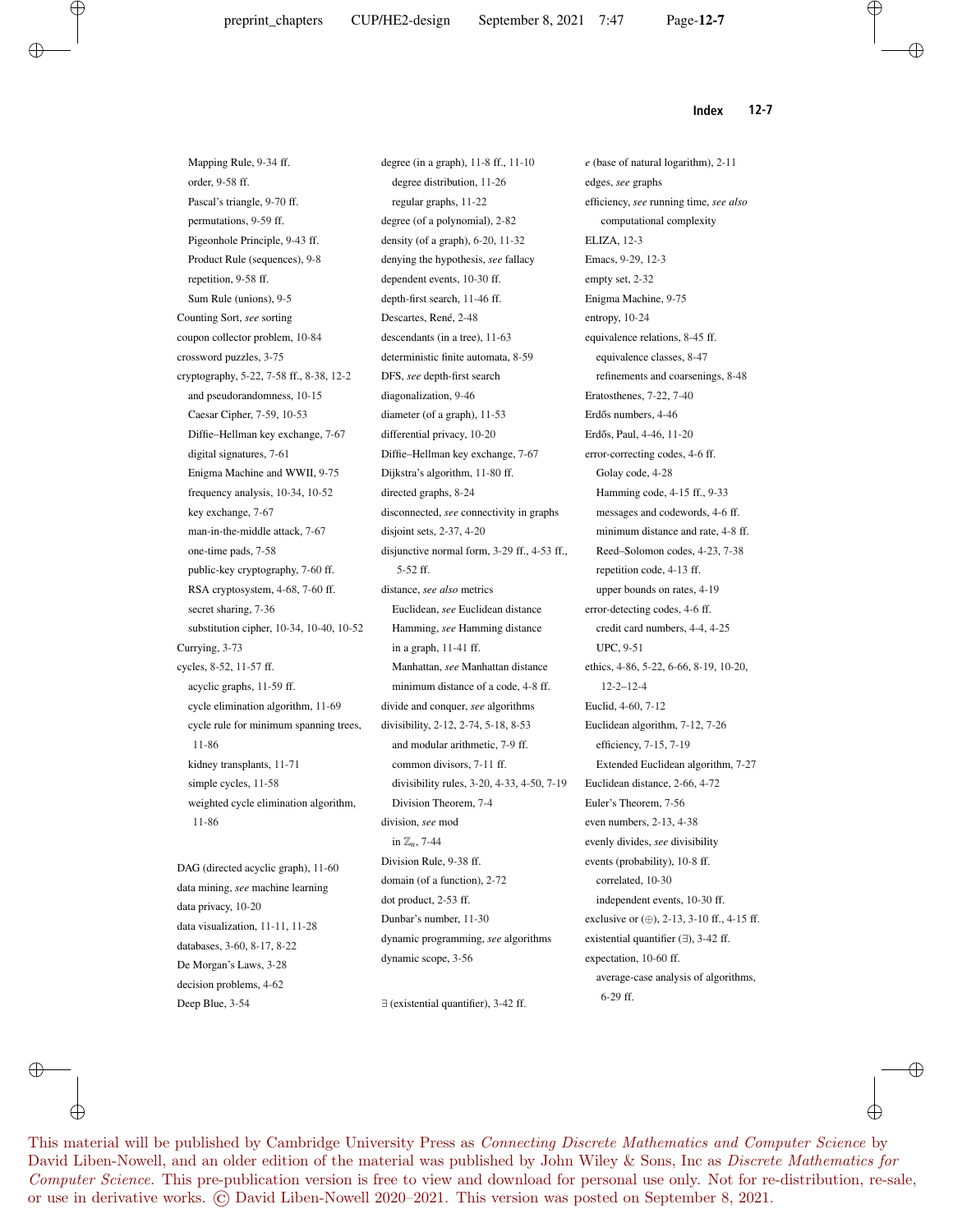**12-8 Index**

conditional expectation, 10-71 ff. coupon collector problem, 10-84 deviation from expectation, 10-72 ff. Markov's inequality, 10-84 Law of Total Expectation, 10-72 linearity of expectation, 10-64 ff. exponentials, 2-8 ff., 5-59 asymptotics, 6-9 ff. modular, 7-19 EXPSPACE (complexity class), 6-35 EXPTIME (complexity class), 6-35 Extended Euclidean algorithm, 7-27 facial recognition, 4-86, 4-87, 8-19, 12-3 factorial, 4-30–4-31, 5-18, 6-43, 6-45, 9-16, 9-27 Stirling's approximation, 9-80 factors, *see* divisibility, *see also* prime factorization fallacy, 4-75 ff. affirming the consequent, 4-78 begging the question, 4-79 denying the hypothesis, 4-78 false dichotomy, 4-35, 4-79 proving true, 4-77 false dichotomy, *see* fallacy Fast Fourier transform, 2-9 fencepost error, 11-34 Fermat pseudoprime, 7-51 Fermat's Last Theorem, 7-48 Fermat's Little Theorem, 7-48 ff. Fermat–Euler Theorem, 7-56 Fibonacci numbers, 2-68, 5-41, 6-44, 6-49–6-52, 6-55, 9-80 algorithms, 6-58 and the Euclidean algorithm, 7-19 filter, 2-40 finite-state machines, 8-59 float (floating point number), 2-20, 6-23 floor, 2-7 Division Theorem, 7-4 for loops analogy for  $\prod$ , 2-19 analogy for  $\Sigma$ , 2-14, 2-16

analogy for quantifiers, 3-45, 3-67, 3-78 forests, 11-60 spanning forests, 11-68 formal language theory, 8-40, *see* computational complexity formal methods, 4-31, 8-32 Four Color Theorem, 4-48, 11-24 fractals, 5-2, 5-10–5-11, 5-25–5-26, 5-42 free (vs. bound) variables, 3-46, 3-56 frequency analysis, 10-34 functions, 2-70 ff. algorithms, 2-83 ff. characteristic function of a set, 8-7 composition, 2-76 domain/codomain, 2-72 growth rates, 6-4 ff. inverses, 2-80 one-to-one/onto functions, 2-77 ff. range/image, 2-73 ff. viewed as relations, 8-12 ff. visual representation, 2-75 vs. macros, 3-56 Fundamental Theorem of Arithmetic, 7-24 fuzzy logic, 3-18

Game of Life, 9-54 game trees, 3-54, 9-52 garbage collection, 6-33, 11-51 Gates, Bill, 3-76, 4-46 GCD, *see* greatest common divisor GCHQ, 7-60 Generalized Product Rule, 9-14 ff. geometric distribution, 10-18 ff., 10-64 geometric mean, 4-50, 4-72 geometric series, 2-15, 5-12 ff. for recurrence relations, 6-61 ff. infinite, 5-14 giant component, 11-49 Gödel's Incompleteness Theorem, 3-58 Goldbach's conjecture, 3-4, 3-64, 3-78 golden ratio, 6-51, 6-55 grammars, 5-47, 5-56 graph drawing, 11-23, 11-28 graphs, 11-4 ff.

acyclic graphs, 11-59 ff. adjacency lists, 11-12 ff. adjacency matrices, 11-13 ff. bipartite graphs, 11-21 ff. breadth-first search, 11-42 ff. complete graphs, 11-19 ff. connected components, 11-36 ff. connectivity, 11-36 ff. cycles, 11-57 ff. data structures, 11-11, 11-12 ff. degree, 11-8, 11-10 ff. Handshaking Lemma, 11-9 regular graphs, 11-22 density, 11-32 depth-first search, 11-46 ff. forests, 11-60 isomorphism, 11-16 ff. matchings, 9-42, 9-53, 9-75, 11-23, 11-71 neighborhoods, 11-7 ff., 11-10 ff. paths, 11-34 ff. shortest paths, 11-41 ff. planar graphs, 11-23 ff. shortest paths Dijkstra's algorithm, 11-80 ff. simple graphs, 11-6 subgraphs, 11-17 ff. trees, *see* trees undirected vs. directed, 11-4 ff. weighted graphs, 11-79 ff. Dijkstra's algorithm, 11-80 ff. grayscale, 2-2, 2-71, 3-38 greatest common divisor, 7-11 ff., *see also* Euclidean algorithm

*Hn*, *see* harmonic number Halting Problem, 3-58, 4-64 ff., 4-70 Hamiltonian path, 11-54 Hamming code, 2-69, 4-15 ff., 9-52 number of valid codewords, 9-33 Hamming distance, 4-5 Handshaking Lemma, 11-9 harmonic number, 5-14–5-15, 5-26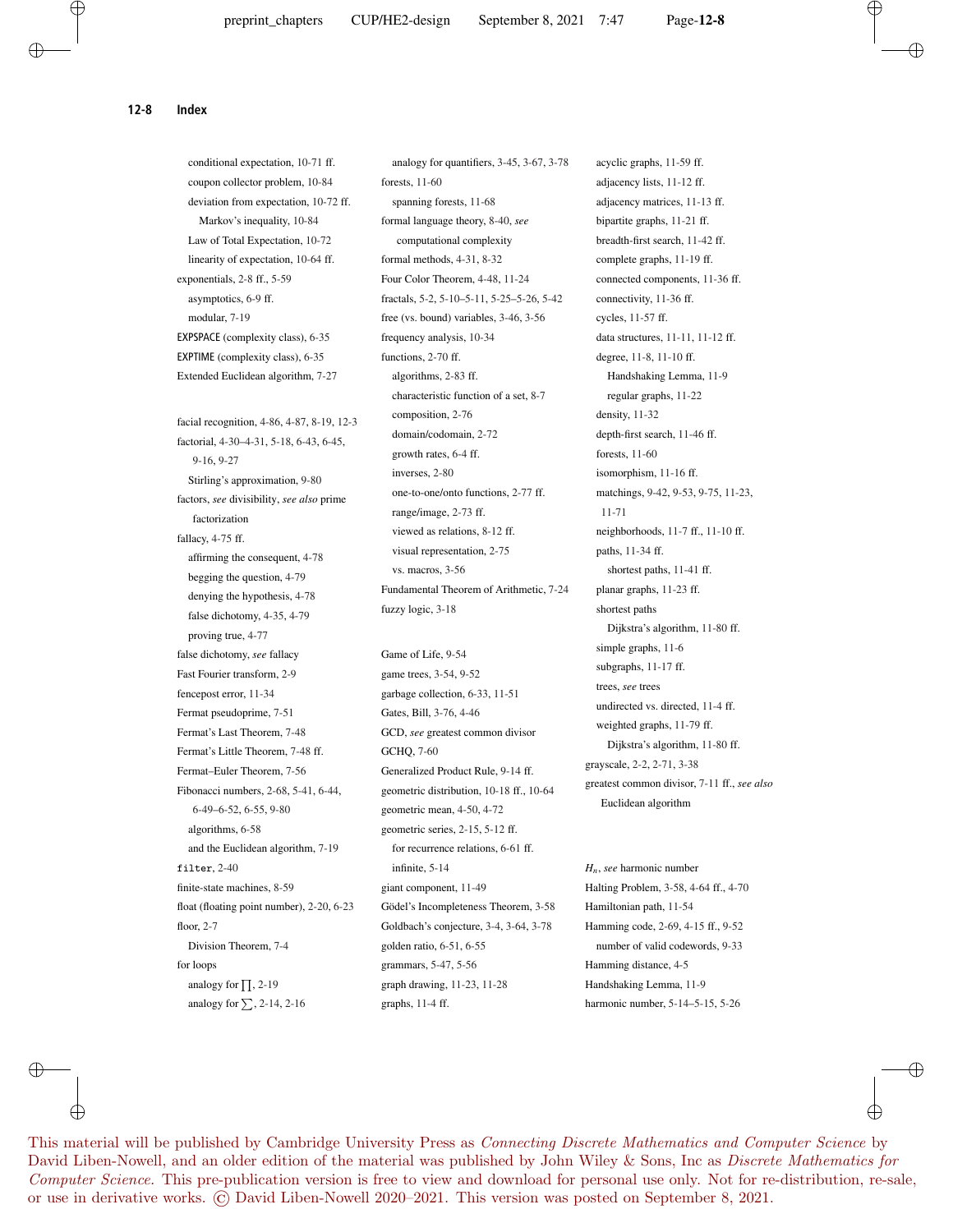$\oplus$ 

**Index 12-9**

hashing, 2-85, 9-55, 10-3–10-5, 10-66, 10-84 Bloom filters, 10-54 chaining, 2-85 collisions, 2-85, 10-3 ff., 10-13, 10-28, 10-54, 10-67 and pairwise independence, 10-36 chaining, 10-3 clustering, 10-13, 10-28 double hashing, 10-29 linear probing, 10-13, 10-28 quadratic probing, 10-28 simple uniform hashing, 10-4 Hasse diagrams, 8-52 heaps, 2-88, 5-38, 5-59 heavy-tailed distribution, 11-26 height (of a tree), 11-63 Heron's method, 2-22, 4-50 hidden-surface removal, 8-61 higher-order functions, 2-40, 3-73 Hopper, Grace Murray, 2-71, 4-82 Huffman coding, 9-20, 9-48 hypercube, 11-32 *I* (identity matrix), 2-56 idempotence, 3-27 identity identity function, 2-80 identity matrix, 2-56 multiplicative identity, 7-44 of a binary operator, 3-19, 5-59 if and only if  $(\Leftrightarrow)$ , 3-10 ff. image (of a function), 2-73 image processing

blur filter, 2-22 dithering, 3-38 grayscale conversion, 2-2 quantization, 2-71 seam carving, 9-73 segmentation, 11-38 imaginary numbers, 2-9 implication  $(\Rightarrow)$ , 3-8 ff. in-degree, *see* degree

in-neighbor, *see* neighbors (in graphs)

inclusion–exclusion, 9-10 ff., 9-80 inclusive naming, 6-66 incomparability, 6-13, 8-50 incompleteness (logic), 3-58 inconsistency (logic), 3-58 independent events, 10-30 ff. pairwise independence, 10-36 indicator random variables, 10-59 induction, *see* proofs checklist for inductive proofs, 5-6 generating conjectures, 5-10 proofs about algorithms, 5-16 ff., 6-46 ff. strengthening the inductive hypothesis, 5-53 infinite sequences, 2-15, 5-14 infix notation, 8-6 information retrieval, 2-61 information theory, 10-24, 10-44 injective functions, *see* one-to-one functions Insertion Sort, *see* sorting integers, 2-4 ff. algorithms for arithmetic, 7-6, 7-18 efficiency, 7-8 division, *see* modular arithmetic primes and composites, *see* prime numbers recursive definition, 5-55 representation binary numbers, 3-20, 5-7, 5-27, 5-40, 7-8, 7-16 different bases, 5-40, 7-16 ints, 2-20 modular representation, 7-35 unary, 7-8 successor relation, 8-36 internet addresses, 9-22 intersection (of sets), 2-33 intervals, *see* real numbers invalid inference, 4-75 inverse additive, 7-55 multiplicative, 7-44 ff.

of a function, 2-80 of a matrix, 2-68 of a relation, 8-8 ff., 8-29 of an implication, 3-25 IP addresses, 9-22 irrationals, *see* rationals irrationality of  $\sqrt{2}$ , 4-39 irreflexivity, 8-25 ff. isomorphism (of graphs), 11-16 ff.

Jaccard coefficient, 2-45 Java (programming language), 2-73, 3-12, 3-34, 11-51 Johnson's algorithm, 10-85 join (database operation), 8-17

 $K_n$ , *see* complete graphs  $K_{n,n}$ *, see* bipartite graphs Kasparov, Garry, 3-54 Keller, Mary Kenneth, 4-75 keyspace, *see* hashing kidney transplants, 11-71, 12-2 Knuth, Donald, 7-12 Kruskal's algorithm, 11-87 Kuratowski's Theorem, 11-25

L (complexity class), 6-35 latchstring, 8-40, 11-81 law of the excluded middle, 3-22 Law of Total Expectation, 10-72 Law of Total Probability, 10-43 least common multiple, 7-11 ff. length (of a vector), 2-52 lexical scope, 3-56 lexicographic ordering, 3-63, 8-7 Liar's Paradox, 2-31 linearity of expectation, 10-64 linked lists, 5-58 adjacency lists for graphs, 11-12 ff. as graphs, 11-31 recursive definition, 5-45 list, *see* sequence little  $o$  and little  $\omega$ , 6-10 ff., 8-31 ff. logarithms, 2-10–2-11 asymptotics, 6-9 ff.

⊕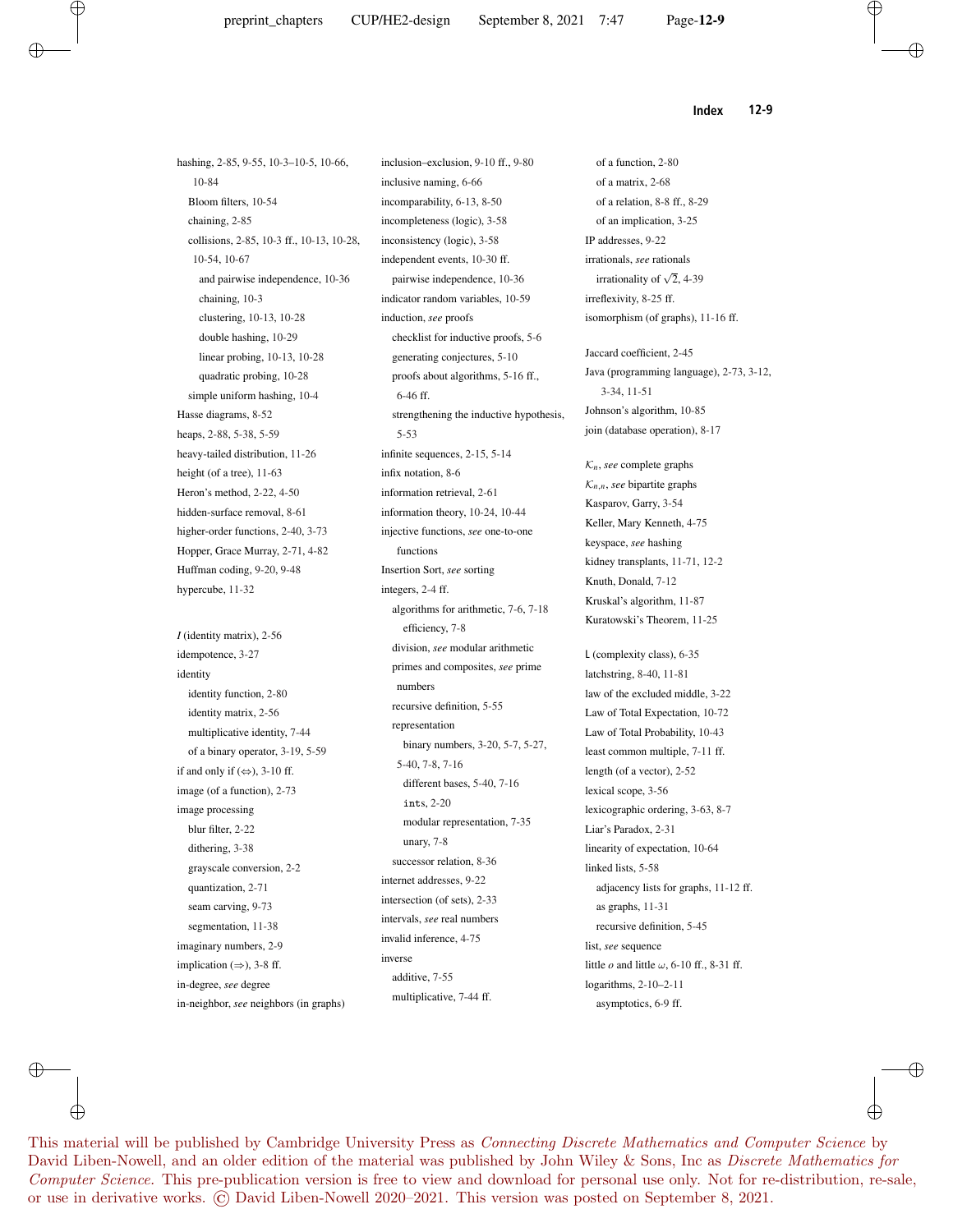**12-10 Index**

discrete logarithm, 7-67 polylogarithmic functions, 6-19, 7-8 logic Boolean logic, 2-4, 7-46 consistency, 3-58 fuzzy logic, 3-17 incompleteness, 3-58 logical equivalence, 3-24, 3-47 logical fallacy, *see* fallacy modal logic, 8-32 predicate logic, 3-40 ff. games against the demon, 3-69 nested quantifiers, 3-63 ff. order of quantification, 3-65 ff. predicates, 3-40 ff. quantifiers, 3-42 ff. theorems in predicate logic, 3-47 ff. propositional logic, 3-4 ff. atomic vs. compound propositions, 3-6 logical connectives, 3-6 ff. propositions, 3-4 ff. recursive definition of a well-formed formula, 5-47 satisfiability, 3-23 tautology, 3-22 ff. truth assignment, 3-13 truth tables, 3-13 ff. truth values, 3-4, 5-48 universal set of operators, 4-72 temporal logic, 8-32 longest common subsequence, 5-17, 9-80 loop invariants, 5-20 Lovelace, Ada, 2-22, 2-48 machine learning bias, 2-62 classification problems, 9-35, 10-50 clustering, 2-42 cross-validation, 9-79 macros, 3-56 Manhattan distance, 2-52, 2-66, 4-72 map, 2-40

Mapping Rule, 9-34 ff.

MapReduce, 2-40 maps, 4-48, 11-24 mark-and-sweep, 11-51 Markov's inequality, 10-84 matchings, *see* graphs matrices, 2-55 ff. adjacency matrices for graphs, 11-13 ff. identity matrix, 2-56 inverse of a matrix, 2-68 matrix multiplication, 2-57 ff. Strassen's algorithm, 6-68 rotation matrices, 2-63, 4-73 term–document matrix, 2-61 maximal element, 8-54 ff. maximum element, 2-35, 2-84, 8-54 ff. mazes, 11-46 median (of an array), 2-89, 10-78 ff. memoization, 9-73 memory management, 11-51 Merge Sort, *see* sorting metrics, 4-5, 4-25–4-26, 11-54 Milgram, Stanley, 4-46 Miller–Rabin test, 4-68, 7-53 minimal element, 8-54 ff. minimum element, 2-35, 8-54 ff. minimum spanning trees, 11-85 ff. cycle rule, 11-86 Kruskal's algorithm, 11-87 weighted cycle elimination algorithm, 11-86 ML (programming language), 3-73, 5-52 modal logic, 8-32 modular arithmetic, 2-11–2-13, 7-4 ff. Division Theorem, 7-4 **mod-and-div** algorithm, 7-6 ff., 7-18 modular congruences, 7-8 modular exponentiation, 7-19 modular products, 7-9 modular sums, 7-9 multiplicative inverse, 7-44 ff. primitive roots, 7-67 Modus Ponens, 3-23 Modus Tollens, 3-23 Monte Carlo method, 10-76

Monty Hall Problem, 10-14 Moore's Law, 6-16 multiples, *see* divisibility multiplicative identity, 7-44 multiplicative inverse, 7-44 ff. multitasking, 6-33

naïve Bayes classifier, 10-50 nand (not and), 4-57, 5-60 *n*-ary relations, 8-14 ff. expressing *n*-ary relations as binary relations, 8-15 natural language processing, 12-3 ambiguity, 3-17 language model, 10-48 speech processing, 2-42, 9-32 speech recognition, 10-48 text classification, 10-50 text-to-speech systems, 9-32 natural logarithm, *see* logarithms neighbors (in graphs), 11-7, 11-10 nested quantifiers, 3-63 ff. games against the demon, 3-69 negations, 3-67 order of quantification, 3-65 ff. nested sums, 2-16, 10-63 Newton's method, 2-22 nodes, *see* graphs nonconstructive proofs, 4-41 nor (not or), 4-58, 5-60 not (¬), 2-70, 3-7 NP (complexity class), 3-32, 4-79, 6-35 number line, 2-6 number theory, *see* modular arithmetic numerical methods, *see* scientific computing

*O* (Big O), 6-5 ff., 8-31 ff. *o* (little o), 6-10, 8-31 ff. odd numbers, 2-13 off-by-one error, 11-34 Omega (*Ω*) (asymptotics), 6-10, 8-31 ff. omega  $(\omega)$  (asymptotics), 6-10, 8-31 ff. one-time pads, 7-58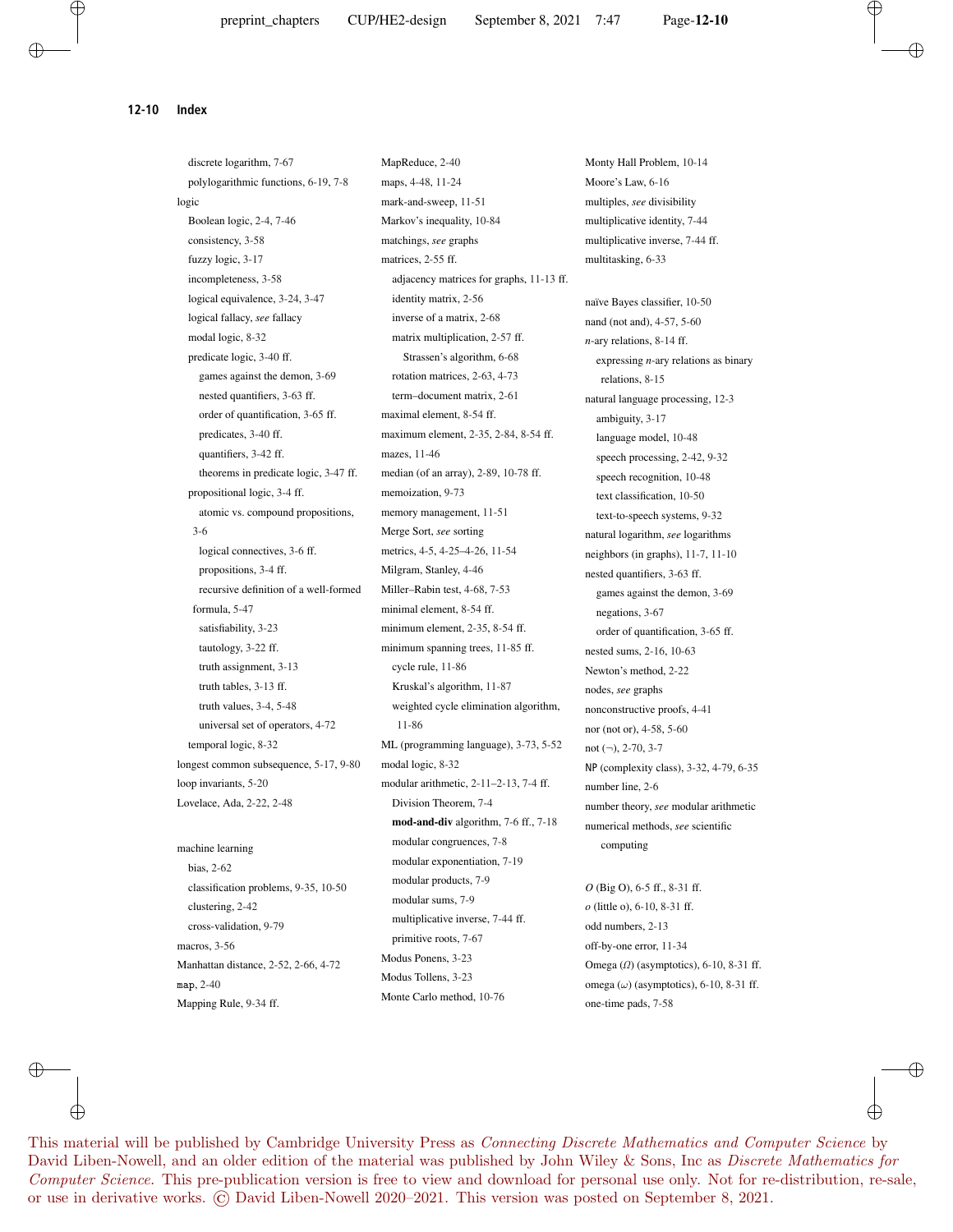#### **Index 12-11**

one-to-one functions, 2-78, 8-14, 9-35 onion routing, 5-22 onto functions, 2-77, 3-63, 8-14, 9-35 operating systems, 3-75 multitasking, 6-33 virtual memory, 4-70 optimizing compilers, 3-34, 3-37 or (∨), 3-7 order of operations, *see* precedence of operators orders, *see* partial orders organ donation, 11-71 out-degree, *see* degree out-neighbor, *see* neighbors (in graphs) outcome (probability), 10-6 overfitting, 10-48 overflow, 2-20, 4-82

P, *see* power set P (complexity class), 3-32, 4-79, 6-35 PageRank, 11-90 Painter's Algorithm, 8-61 pairwise independence, 10-36 palindromes, 5-60, 9-50 paradoxes birthday paradox, 10-68 class-size paradox, 10-61 Liar's paradox, 2-31 nontransitive dice, 10-82 paradoxes of translation, 3-5 Russell's paradox, 2-31 Simpson's Paradox, 4-87 voting paradoxes, 8-38 parallel edges, 11-5 parent (in a tree), 11-62 parity, 2-13, 4-15 ff., 5-29–5-30, 5-40 parsing, 5-56 partial orders, 8-50 ff. chains and antichains, 8-65 comparability, 8-50 extending to a total order, 8-56 ff. Hasse diagrams, 8-52 immediate successors, 8-53 minimal/maximal elements, 8-54

minimum/maximum element, 8-54 strict partial order, 8-50 topological ordering, 8-56 ff. total orders, 8-50 consistency with a partial order, 8-56 ff. partition (of a set), 2-38 bipartite graphs, 11-21 equivalence relations, 8-47 Pascal's identity, 9-66, 9-71 Pascal's triangle, 9-70 ff. paths (in graphs), 11-34 ff. breadth-first search, 11-42 ff. connected graphs, 11-36 ff. depth-first search, 11-46 ff. Dijkstra's algorithm, 11-80 ff. internet routing, 9-22 shortest paths, 11-41 ff. simple paths, 11-35 Peirce's arrow (↓), 4-58, 5-60 Pentium chip, 4-82, 6-16 perfect matchings, *see* graphs perfect numbers, 2-26 perfect square, 2-9 Perl (programming language), 4-60 permutations, 5-42, 9-16–9-17, 9-27 *k*-permutations, 9-59 ff. Petersen graph, 11-17, 11-25 Pigeonhole Principle, 9-43 ff., 9-48 planar graphs, 4-48, 11-23 ff. Kuratowski's Theorem, 11-25 polygons, 2-63, 5-27, 5-32, 5-36, 5-42, 10-76 polylogarithmic, 6-19, 7-8 polynomials, 2-81 ff., 4-23, *see also* P (complexity class) asymptotics, 6-8 ff. evaluating modulo a prime, 7-25, 7-36, 7-38 postfix notation, 8-6 Postscript (programming language), 8-6 power set, 2-39 as a relation, 8-6 cardinality, 9-37

power-law distribution, 11-26 powers, *see* exponentials precedence of operators, 2-34, 3-12, 3-45, 5-56 predicate logic, *see* logic predicates, 3-40 ff., 8-7, *see also* logic prefix notation, 8-6 prefix-free codes, 9-19 preorder, 8-52 prime numbers, 2-13, 4-63, 7-21 ff. Carmichael numbers, 7-51, 7-56 distribution of the primes, 7-22 infinitude of primes, 4-60 primality testing, 4-60, 4-68, 6-22, 7-21 efficient algorithms, 7-53 prime factorization, 7-24, 7-66 cryptography, 4-68, 7-65 existence of, 5-30–5-32 Shor's algorithm, 10-22 uniqueness of, 7-28–7-30 Prime Number Theorem, 7-22 Sieve of Eratosthenes, 7-22, 7-40 priority queues, 5-38 privacy, 5-22, 10-20, 12-2 probability Bayes' Rule, 10-44 ff. conditional expectation, 10-71 ff. conditional probability, 10-36 ff. coupon collector problem, 10-84 events, 10-8 ff. expectation, 10-60 ff. infinitesimal probabilities, 10-40 Law of Total Expectation, 10-72 Law of Total Probability, 10-43 linearity of expectation, 10-64 ff. Markov's inequality, 10-84 Monty Hall Problem, 10-14 outcomes, 10-6 ff. probability functions, 10-6 ff. random variables, 10-57 ff. random walks, 11-90 standard deviation, 10-72 ff. tree diagrams, 10-12 ff. variance, 10-72 ff.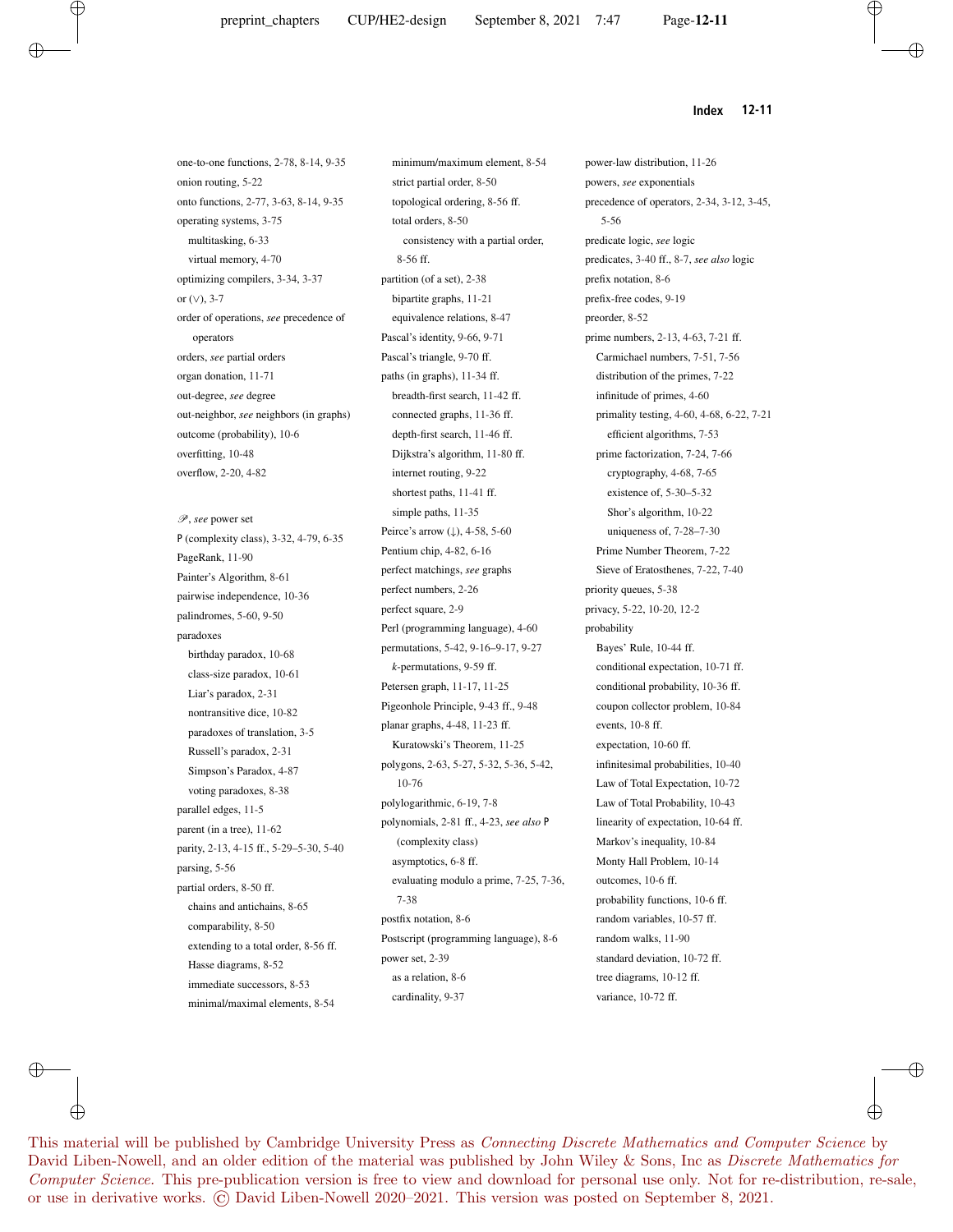**12-12 Index**

probability distributions Bernoulli, 10-16 ff. binomial, 10-17 ff. entropy, 10-24 geometric, 10-18 ff. posterior distribution, 10-46 prior distribution, 10-46 uniform, 10-16 ff. product, 2-18 ff. of a set, 2-35 product of sums, *see* conjunctive normal form Product Rule, 9-8 cardinality of *S k* , 9-9 programming languages compile-time optimization, 3-34 Currying, 3-73 garbage collection, 6-33, 11-51 higher-order functions, 2-40, 3-73 parsing, 5-56 scoping/functions/macros, 3-56 short-circuit evaluation, 3-34 syntactic sugar, 3-28 project (database operation), 8-17 proofs, 4-30 ff. by assuming the antecedent, 3-51, 4-33 by cases, 4-18, 4-34 ff. by construction, 4-14, 4-41 ff. by contradiction, 4-21, 4-38 ff. by contrapositive, 4-36 ff. by induction, 2-83, 5-4 ff. by mutual implication, 4-37 by strong induction, 5-28 ff. by structural induction, 5-48 ff. combinatorial proofs, 9-64 ff. direct, 4-32 ff. nonconstructive, 4-41 strategy for proofs, 4-42 ff. unprovable true statements, 3-58 "without loss of generality", 4-35 writing proofs, 4-44 ff. proper subset and superset, 2-36 propositional logic, *see* logic proving true, *see* fallacy

pseudocode, 2-84 pseudorandom generator, 10-15 PSPACE (complexity class), 6-35 public-key cryptography, *see* cryptography Pythagorean Theorem, 4-44, 4-58–4-60, 4-72 incorrect published proof, 4-87 Python (programming language), 2-20, 2-40, 2-73, 3-20, 3-56, 3-73, 4-62 ff., 9-46, 11-51

Q, *see* rationals QR codes, 4-4, 4-23 quadtrees, 6-57 quantifiers, 3-42 ff. negating quantifiers, 3-49 ff. nested quantifiers, 3-63 ff. vacuous quantification, 3-52 quantum computation, 10-22 Quick Sort, *see* sorting

R, *see* real numbers Radix Sort, *see* sorting raising to a power, *see* exponentials Random Surfer Model, 11-90 random variables, 10-57 ff. expectation, 10-60 ff. independent random variables, 10-59 indicator random variables, 10-59 random walks, 11-90, 11-93 randomized algorithms, 6-32 Buffon's needle, 10-76 finding medians, 10-78 Johnson's algorithm, 10-85 Monte Carlo method, 10-76 primality testing (Miller–Rabin), 7-53 Quick Sort, 10-27 range (of a function), 2-73 rate (of a code), 4-8 ff. rationals, 2-4 ff., 2-50, 4-33, 4-37, 7-11 in lowest terms, 7-11, 8-47 real numbers, 2-4 ff. absolute value/floor/ceiling, 2-7 ff.

approximate equality  $(\approx)$ , 2-6, 8-4 defining via infinite sequences, 8-48 exponentiation, 2-8 ff. floats (representation), 2-20 intervals, 2-6 logarithms, 2-10 ff. trichotomy, 6-14 realization, *see* outcome (probability) recommender system, 2-45 recurrence relations, 6-42 ff. divide and conquer, 6-61 ff. iterating, 6-45 sloppiness, 6-49 solving by induction, 6-44 variable substitution, 6-47 recursion tree, 6-40, 6-61 ff. recursively defined structures, 5-45 ff. Reed–Solomon codes, 4-23, 7-38 reference counting, 11-51 refining equivalence relations, 8-48 ff. reflexivity, 4-6, 8-25 ff. reflexive closure, 8-33 ff. regular expressions, 8-40, 8-59 regular graphs, 11-22 reindexing, 2-15 relational databases, *see* databases relations *n*-ary relations, 8-14 ff. binary relations, 8-5 ff. closures, 8-33 ff. composition, 8-9 ff. equivalence relations, 8-45 ff. functions as relations, 8-12 ff. inverses, 8-8 ff. partial orders, 8-50 ff. reflexivity, 8-25 relational databases, 8-17 symmetry, 8-26 total orders, 8-50 ff. transitivity, 8-29 ff. visual representation, 8-7 ff., 8-24 ff. Hasse diagrams, 8-52 ff. vs. predicates, 8-7 relative primality, 7-24 ff., 7-46 ff.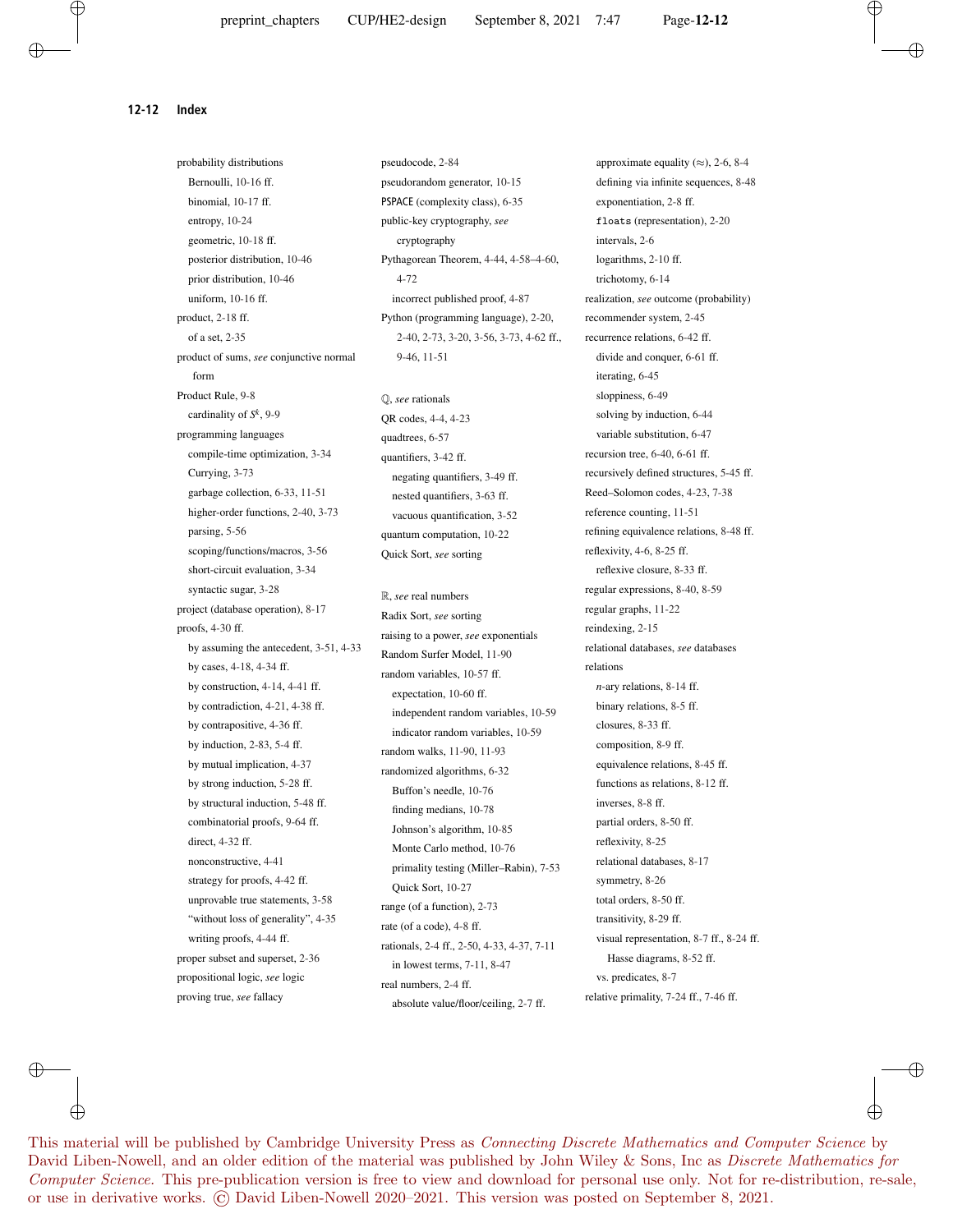$\oplus$ 

Selection Sort, 6-24, 6-31, 6-37, 9-24

**Index 12-13**

Chinese Remainder Theorem, 7-30 ff. Extended Euclidean algorithm, 7-27 remainder, *see* mod repeated squaring, 6-58, 7-19, 7-63 repetition code, 4-13 ff. roots (of a polynomial), 2-82, 4-23, 7-38 rotation matrices, *see* matrices roulette, 10-11, 10-73 RSA cryptosystem, 4-68, 5-22, 7-60 ff. breaking the encryption, 7-65 Rubik's cube, 7-46, 9-28 running time, 6-22 ff. average case, 6-29 ff., 10-70 best case, 6-29 ff. worst case, 6-23 ff. Russell's paradox, 2-31 sample space (probability), 10-6 sampling bias, 10-61 satisfiability, 3-23, 3-32, 4-63, 8-4, 10-85 scalars, 2-51 SCC, *see* strongly connected components Scheme (programming language), 2-40, 2-50, 3-28, 3-73, 8-6 scientific computing, 6-23 Newton's method, 2-22 seam carving, 9-73 searching Binary Search, 5-20, 5-42, 6-28 ff., 6-44, 6-48–6-49, 6-60, 7-18 Linear Search, 6-27 ff. Ternary Search, 6-57 secret sharing, 7-36, 9-79 select, *see* median select (database operation), 8-17 Selection Sort, *see* sorting self-loops, 11-5 self-reference, 2-31, 3-5, 3-58, 4-61, 11-90, 12-13 sentinels, 9-57 sequences, 2-48 ff. *S n* (sequence of elements from the same set), 2-50 cardinality, 9-8, 9-14

sets, 2-28 ff. cardinality, 2-28 ff., 9-4 ff. characteristic function, 8-7 complement, 2-33 disjointness, *see* disjoint sets, *see also* partitions empty set, 2-32 intersection, 2-33 set difference, 2-34 singleton set, 2-32 subsets/supersets, 2-35 ff., *see also* power set union, 2-33 inclusion–exclusion, 9-10 ff. Venn diagrams, 2-32 well-ordered, 5-49 Sheffer stroke (|), 4-57, 5-60 Shor's algorithm, 10-22 short-circuit evaluation, 3-34 Sierpiński triangle/carpet, 5-25 ff. Sieve of Eratosthenes, 7-22, 7-40 signed social networks, 11-18 Simpson's Paradox, 4-87 six degrees of separation, 4-46 skite, 11-56 small-world phenomenon, 4-46, 11-49 social networks, 4-46, 11-2, 11-18, 11-26 Dunbar's number, 11-30 sorting Bubble Sort, 6-26, 6-32, 6-37 comparison-based, 6-37, 9-24 Counting Sort, 6-38, 9-27 Insertion Sort, 5-10, 6-25, 6-30, 6-37 average-case analysis, 10-70, 10-83 correctness using loop invariants, 5-20 lower bounds, 9-24–9-27 Merge Sort, 5-42, 6-40–6-43, 6-46–6-47, 6-58, 6-60 Quick Sort, 6-38, 6-58 correctness (for any pivot rule), 5-33 ff. randomized pivot selection, 10-27 Radix Sort, 6-38

spam filter, 10-50 spanning trees, 11-68 ff. cycle elimination algorithm, 11-69 minimum spanning trees, 11-85 ff. speech processing, *see* natural language processing sphere packing, 4-21 spreadsheets, 8-58, 8-65, 11-40 SQL (programming language), 8-17 square roots, 2-9, 2-22, *see* exponentials Heron's method, 2-22, 4-50 standard deviation, 10-72 ff. steganography, 5-22 Strassen's algorithm, 6-68 strings, 2-50, 2-65 generating all strings of a given length, 7-16 regular expressions, 8-40 strong induction, *see* proofs strongly connected components, 11-38 ff. structural induction, *see* proofs subgraphs, *see* graphs subsequences, 5-17, 8-21, 9-51, 9-64, 9-78, 9-80 subset, 2-36 Sudoku, 3-32 sum of products, *see* disjunctive normal form Sum Rule, 9-5 summations, 2-14 ff. arithmetic, 2-15, 5-14, 5-25 geometric, 2-15, 5-12 ff., 6-61 ff. infinite, 5-14 harmonic, 5-14 ff. of a set, 2-35 reindexing summations, 2-15 reversing nested summations, 2-17, 10-62 superset, 2-36 surjective functions, *see* onto functions symmetry, 4-6, 8-5, 8-26 ff. symmetric closure, 8-33 ff. syntactic sugar, 3-28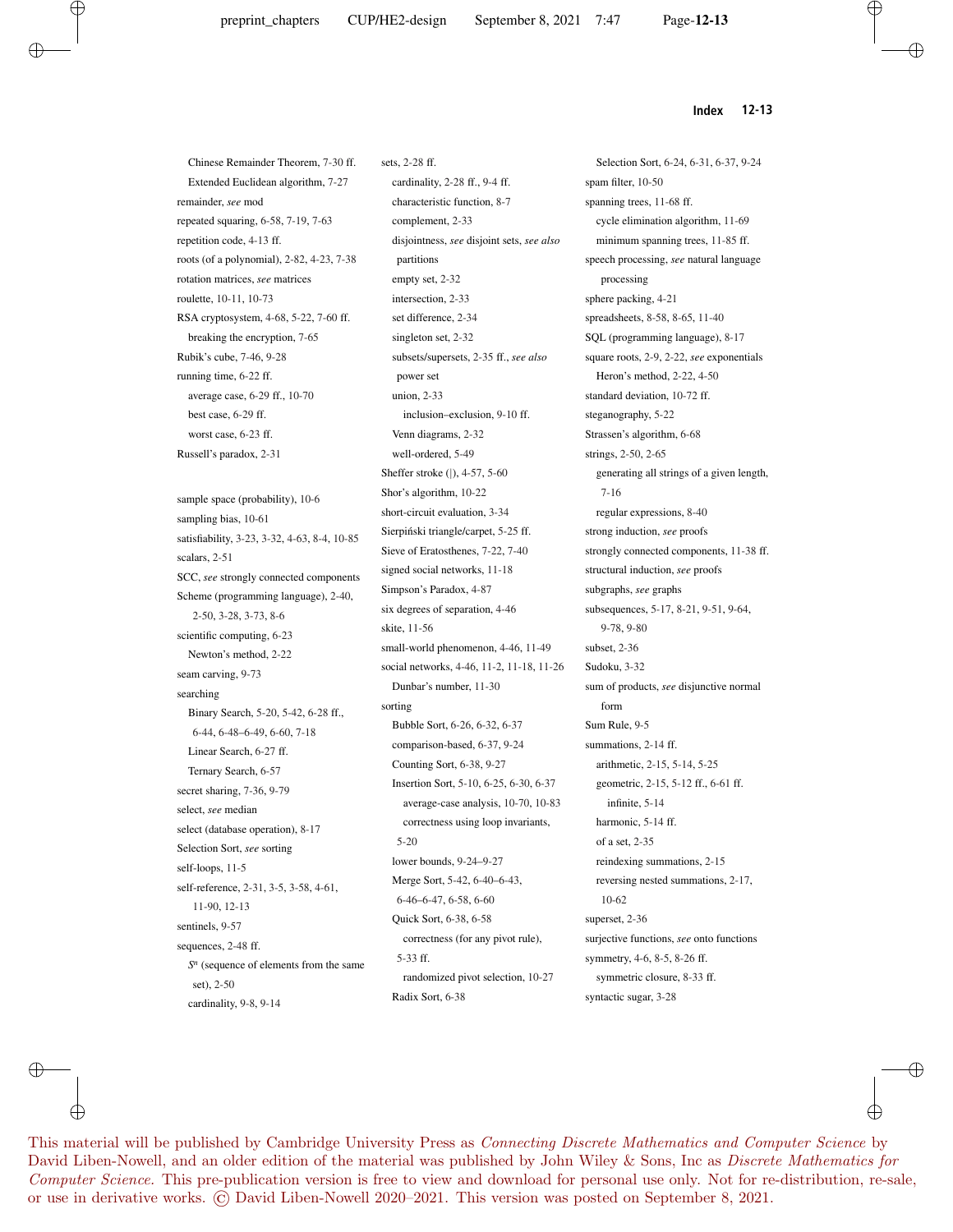$\oplus$ 

⊕

syzygy, 11-25, 11-81  $T(n) = aT(n/b) + n^k$ , 6-61 ff. tautology, 3-22 ff. temporal logic, 8-32 term frequency–inverse document frequency (TFIDF), 2-61 The Book (of proofs), 4-46 Therac-25, 4-82, 12-2 Theta  $(\Theta)$  (asymptotics), 6-10, 8-31 ff. tic-tac-toe, 3-54, 9-52 topological ordering, 8-56 ff. Tor, 5-22, 12-2 total orders, 8-50 ff., *see also* partial orders totient function, 7-56, 9-30 Towers of Hanoi, 6-70 transitivity, 8-29 ff. nontransitive dice, 10-82 nontransitivity in voting, 8-38 signed social networks, 11-18 transitive closure, 8-33 ff. Traveling Salesperson Problem, 9-73 trees, 11-57 ff. 2–3 and 2–3–4 trees, 5-59 AVL trees, 6-53 ff. binary search trees, 5-58, 6-53, 11-73 binary trees, 5-46, 6-53 ff., 11-65 ff. complete binary trees, 11-77 ff. heaps, 2-88, 5-38 decision trees, 9-26 forests, 11-60 game trees, 3-54, 9-52 in counting problems, 9-20

parse trees, 5-56 quadtrees, 6-57 recursion trees, 6-40 ff. recursive definitions of trees, 5-46, 11-65 rooted trees, 11-62 ff. spanning trees, 11-68 ff. minimum spanning trees, 11-85 ff. subtrees, 11-63 ff. tree traversal, 11-65 ff. van Emde Boas trees, 6-71 triangle inequality, 4-6, 4-35 triangulation, 5-32–5-33, 5-36 truth tables, 3-13 ff. truth values, 3-4 ff. tsktsks, 8-40, 11-81 tuple, *see* sequence Turing Award, 2-30, 3-26, 4-5, 6-5, 7-12, 7-60, 7-67, 8-6, 8-17, 11-80 Turing machines, 3-58, 4-62, 6-23 Turing, Alan, 2-30, 4-61, 6-23, 9-75

unary numbers, *see* integers uncomputability, 3-58, 4-61–4-66, 4-70, 9-46 undecidability, *see* uncomputability underflow, 2-20 Unicode, 9-30 uniform distribution, 10-8, 10-16 ff. unigrams, 10-48 union (of sets), 2-33 Union Bound, 9-6 unit vector, 2-53 universal quantifier (∀), 3-42 ff.

unsatisfiability, 3-23 URL squatting, 9-52

vacuous quantification, 3-52 valid inference, 4-75 van Emde Boas trees, 6-71 variance, 10-72 ff. Vector Space Model, 2-61 vectors, 2-51 ff. dot product, 2-53 ff. Venn diagrams, 2-32 virtual memory, 4-70 Von Koch snowflake, 5-2, 5-10, 5-25 ff. Voronoi diagram, 2-66 voting systems, 8-38

wall clocks, 6-33 Weizenbaum, Joseph, 12-3 well-ordered set, 5-49 What Three Words, 9-2 "without loss of generality", 4-35 word2vec, 2-62 World War II, 9-75, 11-18 World-Wide Web, 11-26, 11-49 PageRank, 11-90 worst-case analysis, *see* running time

xor, *see* exclusive or

Z, *see* integers Z*n*, 7-43 ff. zero (of a binary operator), 3-19, 5-59 zyzzyvas, 8-7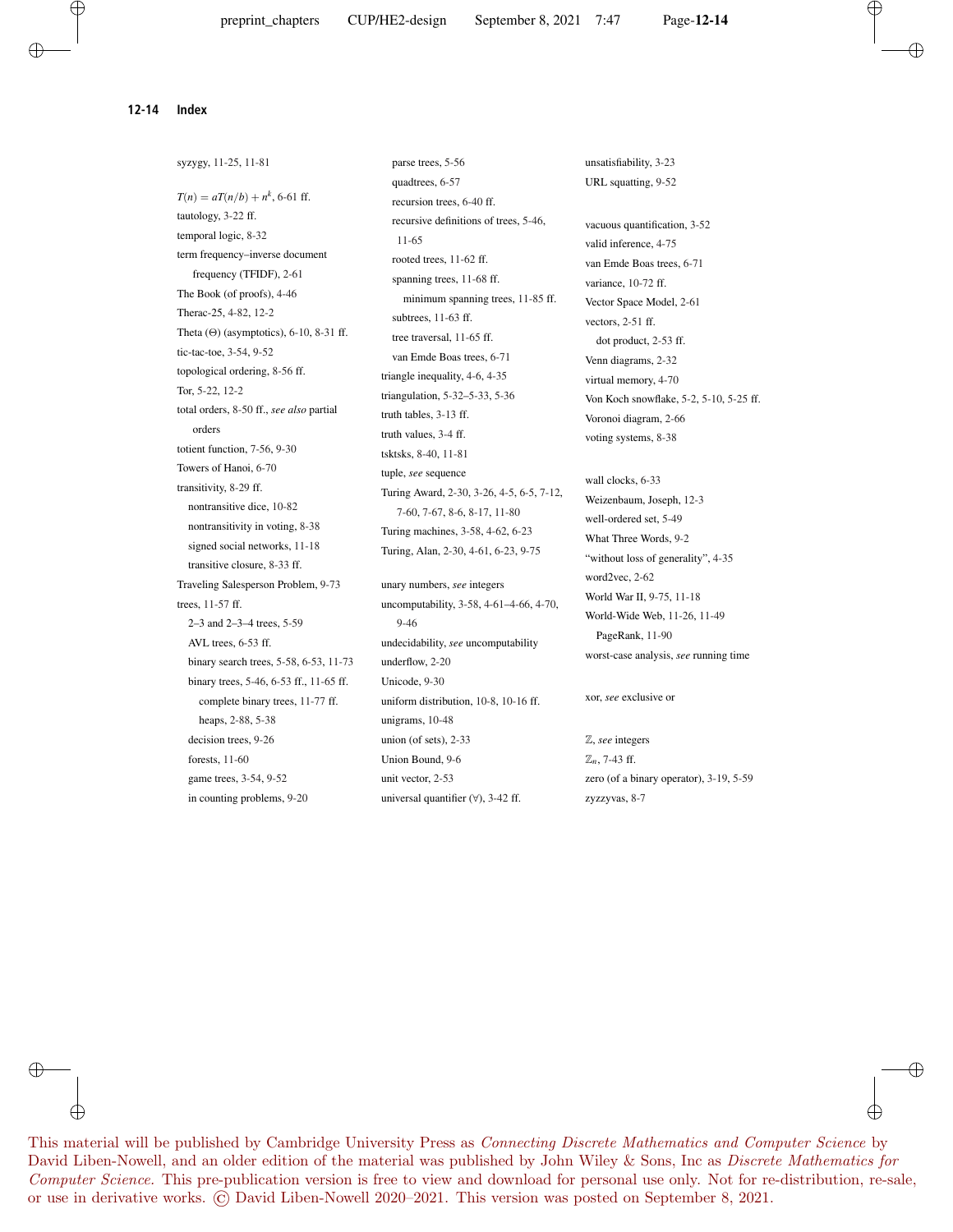# **References**

- [1] Harold Abelson and Gerald Jay Sussman with Julie Sussman. *Structure and Interpretation of Computer Programs*. MIT Press/McGraw-Hill, 2nd edition, 1996.
- [2] David Abraham, Avrim Blum, and Tuomas Sandholm. Clearing algorithms for barter exchange markets: Enabling nationwide kidney exchanges. In *Proceedings of the 8th ACM Conference on Electronic Commerce*, pages 295–304, 2007.
- [3] A. Adelson-Velskii and E. M. Landis. An algorithm for the organization of information. *Proceedings of the USSR Academy of Sciences*, 146:263–266, 1962.
- [4] Manindra Agrawal, Neeraj Kayal, and Nitin Saxena. Primes is in P. *Annals of Mathematics*, 160:781–793, 2004.
- [5] Alfred V. Aho, Monica S. Lam, Ravi Sethi, and Jeffrey D. Ullman. *Compilers: Principles, Techniques, and Tools*. Prentice Hall, 2nd edition, 2006.
- [6] Martin Aigner and Günter Ziegler. *Proofs from The Book*. Springer, 4th edition, 2009.
- [7] Julia Angwin, Jeff Larson, Surya Mattu, and Lauren Kirchner. Machine bias. *ProPublica*, 23 May 2016.
- [8] Kenneth Appel and Wolfgang Haken. Solution of the four color map problem. *Scientific American*, 237(4):108–121, October 1977.
- [9] David Appell. The sun will eventually engulf Earth—maybe. *Scientific American*, September 2008.

⊕

- [10] Kenneth Arrow. *Social Choice and Individual Values*. Wiley, 1951.
- [11] Frank Arute et al. Quantum supremacy using a programmable superconducting processor. *Nature*, 574(7779):505–510, 2019.
- [12] Shai Avidan and Ariel Shamir. Seam carving for content-aware image resizing. In *ACM SIGGRAPH*, 2007.
- [13] Jon Louis Bentley, Dorothea Haken, and James B. Saxe. A general method for solving divide-and-conquer recurrences. *ACM SIGACT News*, 12(3):36–44, 1980.
- [14] Ambrose Bierce. *The Devil's Dictionary*. Neale, New York, 1911.
- [15] Burton Bloom. Space/time trade-offs in hash coding with allowable errors. *Communications of the ACM*, 13(7):422–426, July 1970.
- [16] Paul Boersma and David Weenink. Praat: doing phonetics by computer. http://www.praat.org, 2012. Version 5.3.22.
- [17] Tolga Bolukbasi, Kai-Wei Chang, James Zou, Venkatesh Saligrama, and Adam Kalai. Man is to computer programmer as woman is to homemaker? Debiasing word embeddings. In *Proceedings of the 29th International Conference on Neural Information Processing Systems*, volume 29, pages 4349–4357, 2016.
- [18] Katy Börner. *Atlas of Science: Visualizing What We Know*. MIT Press, 2010.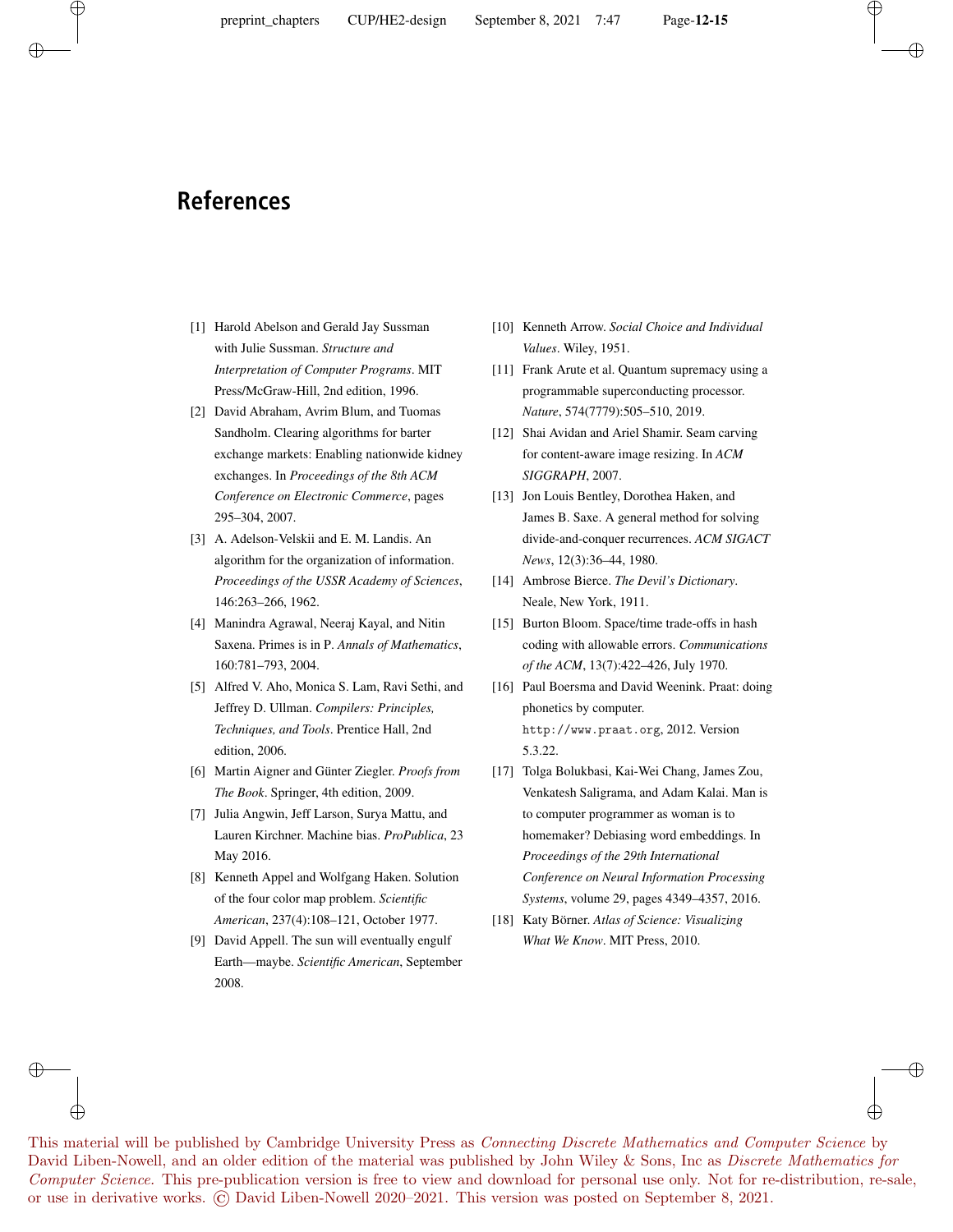#### **12-16 References**

- [19] Otakar Borůvka. O jistém problému minimálním. *Práca Moravské Prírodovedecké Spolecnosti*, 3(3):37–58, 1926.
- [20] Prosenjit Bose, Hua Guo, Evangelos Kranakis, Anil Maheshwari, Pat Morin, Jason Morrison, Michiel Smid, and Yihui Tang. On the false-positive rate of Bloom filters. *Information Processing Letters*, 108(4):210–213, 2008.
- [21] Sergei Brin and Larry Page. The anatomy of a large-scale hypertextual web search engine. In *7th International World-Wide Web Conference*, pages 107–117, 1998.
- [22] Andrei Broder, Ravi Kumar, Farzin Maghoul, Prabhakar Raghavan, Sridhar Rajagopalan, Raymie Stata, Andrew Tomkins, and Janet Wiener. Graph structure in the web. *Computer Networks*, 33(1–6):309–320, 2000.
- [23] Stephen Budiansky. *Journey to the Edge of Reason: The Life of Kurt Gödel*. Oxford University Press, 2021.
- [24] Joy Buolamwini and Timnit Gebru. Gender shades: Intersectional accuracy disparities in commercial gender classification. In *Conference on Fairness, Accountability and Transparency*, pages 77–91, 2018.
- [25] Aylin Caliskan, Joanna J. Bryson, and Arvind Narayanan. Semantics derived automatically from language corpora contain human-like biases. *Science*, 356(6334):183–186, 2017.
- [26] Murray Campbell, A. Joseph Hoane Jr., and Feng-hsiung Hsu. Deep Blue. *Artificial Intelligence*, 134:57–83, 2002.
- [27] Dorwin Cartwright and Frank Harary. Structural balance: a generalization of Heider's theory. *Psychological Review*, 63(5):277–293, 1956.
- [28] Alhaji Cherif, Nadja Grobe, Xiaoling Wang, and Peter Kotanko. Simulation of pool testing to identify patients with coronavirus disease 2019 under conditions of limited test

⊕

availability. *JAMA Network Open*, 3(6):e2013075–e2013075, June 2020.

- [29] Ken Christensen, Allen Roginsky, and Miguel Jimeno. A new analysis of the false positive rate of a Bloom filter. *Information Processing Letters*, 110:944–949, 2010.
- [30] Edgar F. Codd. A relational model of data for large shared data banks. *Communications of the ACM*, 13(6):377–387, 1970.
- [31] Stephen Cook. The complexity of theorem proving procedures. In *Proceedings of the Third Annual ACM Symposium on Theory of Computing*, pages 151–158, 1971.
- [32] James W. Cooley and John W. Tukey. An algorithm for the machine calculation of complex Fourier series. *Mathematics of Computation*, 19(90):297–301, 1965.
- [33] Thomas H. Cormen, Charles E. Leisersen, Ronald L. Rivest, and Clifford Stein. *Introduction to Algorithms*. MIT Press, 3rd edition, 2009.
- [34] Thomas M. Cover and Joy A. Thomas. *Elements of Information Theory*. Wiley, 1991.
- [35] Jeffrey Dastin. Amazon scraps secret AI recruiting tool that showed bias against women. *Reuters*, 10 October 2018.
- [36] Mark de Berg, Marc van Kreveld, Mark Overmars, and Otfried Schwarzkopf. *Computational Geometry*. Springer-Verlag, 2nd edition, 2000.
- [37] Jeffrey Dean and Sanjay Ghemawat. MapReduce: simplified data processing on large clusters. *Communications of the ACM*, 51(1):107–113, 2008.
- [38] Whitfield Diffie and Martin Hellman. New directions in cryptography. *IEEE Transactions on Information Theory*, pages 644–654, November 1976.
- [39] Roger Dingledine, Nick Mathewson, and Paul Syverson. Tor: The second-generation onion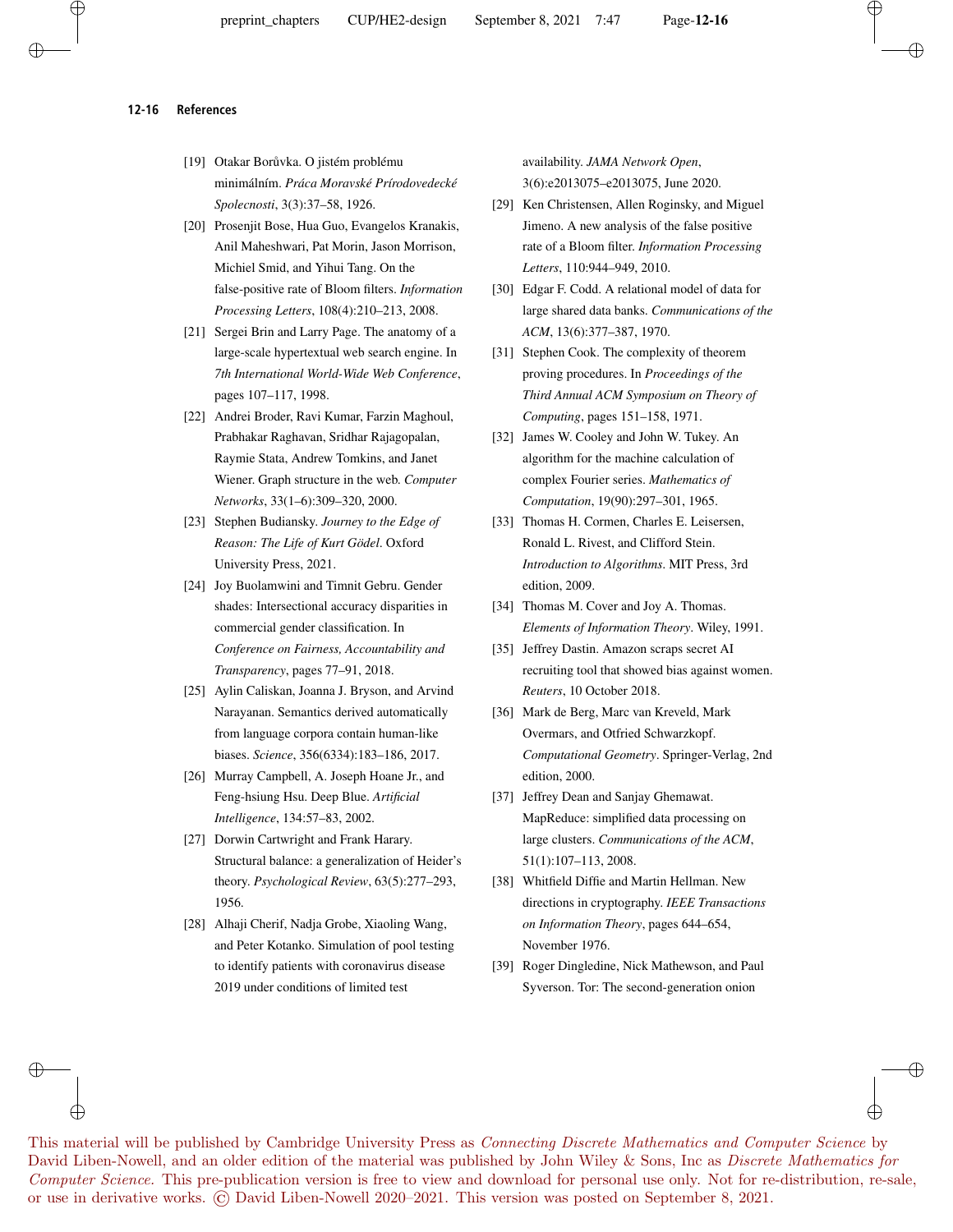#### **References 12-17**

router. Technical report, Naval Research Lab Washington DC, 2004.

- [40] Robin Dunbar. *How Many Friends Does One Person Need?: Dunbar's Number and Other Evolutionary Quirks*. Harvard University Press, 2010.
- [41] Cynthia Dwork, Frank McSherry, Kobbi Nissim, and Adam Smith. Calibrating noise to sensitivity in private data analysis. In *Theory of Cryptography Conference*, pages 265–284, 2006.
- [42] Cynthia Dwork and Aaron Roth. The algorithmic foundations of differential privacy. *Foundations and Trends in Theoretical Computer Science*, 9(3–4):211–407, 2014.
- [43] David A. Easley and Jon M. Kleinberg. *Networks, Crowds, and Markets: Reasoning About a Highly Connected World*. Cambridge University Press, 2010.
- [44] Michael Eisen. Amazon's \$23,698,655.93 book about flies. it is NOT junk blog, April 2011. https:

//www.michaeleisen.org/blog/?p=358, retrieved 16 August 2021.

- [45] Jacob Eisenstein. *Introduction to Natural Language Processing*. MIT press, 2019.
- [46] Scott L. Feld. Why your friends have more friends than you do. *American Journal of Sociology*, 96(6):1464–1477, May 1991.
- [47] Judith Flanders. *A Place for Everything: The Curious History of Alphabetical Order*. Basic Books, 2020.
- [48] Robert W. Floyd. Assigning meanings to programs. In *Proceedings of Symposia in Applied Mathematics XIX*, American Mathematical Society, pages 19–32, 1967.
- [49] Simpson Garfinkel. History's worst software bugs. *Wired Magazine*, 2005.

⊕

- [50] W. H. Gates and C. H. Papadimitriou. Bounds for sorting by prefix reversals. *Discrete Mathematics*, 27:47–57, 1979.
- [51] Alexander George. Letter to the editor. *The New Yorker*, page 12, 24 December 2007.
- [52] Oded Goldreich. *Foundations of Cryptography*. Cambridge University Press, 2006.
- [53] R. W. Hamming. Error detecting and error correcting codes. *The Bell System Technical Journal*, XXIX(2):147–160, April 1950.
- [54] Kashmir Hill. Wrongfully accused by an algorithm. *The New York Times*, 24 June 2020.
- [55] C. A. R. Hoare. An axiomatic basis for computer programming. *Communications of the ACM*, 12(10):576–585, October 1969.
- [56] Douglas Hofstadter. *Gödel, Escher, Bach: An Eternal Golden Braid*. Vintage, 1980.
- [57] Douglas Hofstadter. *Le Ton Beau de Marot: In Praise of the Music of Language*. Basic Books, 1998.
- [58] Michael Huber and V. Frederick Rickey. What is 0<sup>0</sup> ? *Convergence*, July 2012. https://www.maa.org/press/ periodicals/convergence/what-is-00.
- [59] David A. Huffman. A method for the construction of minimum-redundancy codes. *Proceedings of the IRE*, 40(9):1098–1101, 1952.
- [60] G. E. Hughes and M. J. Cresswell. *A New Introduction to Modal Logic*. Routledge, 1996.
- [61] John F. Hughes, Andries van Dam, Morgan McGuire, David F. Sklar, James D. Foley, Steven K. Feiner, and Kurt Akeley. *Computer Graphics: Principles and Practice*. Addison-Wesley, 3rd edition, 2013.
- [62] Tobias Isenberg, Knut Hartmann, and Henry König. Interest value driven adaptive subdivision. In *Simulation and Visualisation (SimVis)*, pages 139–149. SCS European Publishing House, 2003.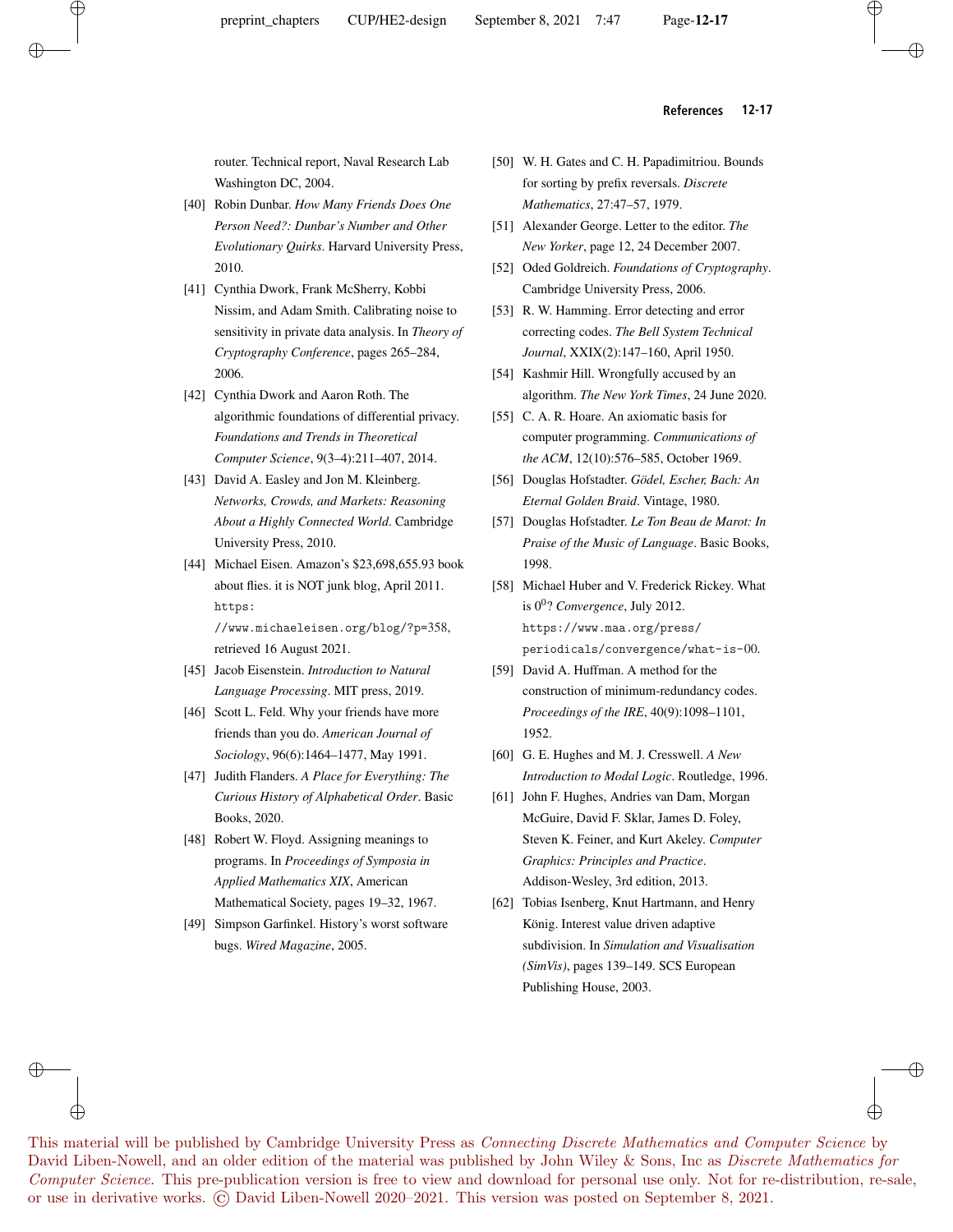#### **12-18 References**

- [63] P. Jaccard. Distribution de la flore alpine dans le bassin des dranses et dans quelques régions voisines. *Bulletin de la Société Vaudoise des Sciences Naturelles*, 37:241–272, 1901.
- [64] Karen Spärck Jones. A statistical interpretation of term specificity and its application in retrieval. *Journal of Documentation*, 28:11–21, 1972.
- [65] Richard Jones. *Garbage Collection: Algorithms for Automatic Dynamic Memory Management*. Wiley, 1996.
- [66] Daniel Jurafsky and James H. Martin. *Speech and Language Processing: An Introduction to Natural Language Processing, Computational Linguistics, and Speech Recognition*. Pearson Prentice Hall, 2nd edition, 2008.
- [67] Frank Kafka. "Fürsprecher" ["Advocates"], c. 1922. Translation by Tania and James Stern. Available in *Franz Kafka: The Complete Stories.* Edited by Nahum Glatzer. New York: Schocken, 1971, pp. 449–451.
- [68] Richard M. Karp. Reducibility among combinatorial problems. In *Complexity of Computer Computations*, pages 85–103. Springer, 1972.
- [69] Jonathan Katz and Yehuda Lindell. *Introduction to Modern Cryptography*. Chapman & Hall/CRC Press, 2007.
- [70] Stefanos Kaxiras and Margaret Martonosi. *Computer Architecture Techniques for Power-Efficiency*. Morgan Claypool, 2008.
- [71] Alfred B. Kempe. On the geographical problem of the four colours. *American Journal of Mathematics*, 2(3):193–200, 1879.
- [72] Donald E. Knuth. *The Art of Computer Programming: Seminumerical Algorithms (Volume 2)*. Addison-Wesley Longman, 3rd edition, 1997.
- [73] Dexter Kozen. *Automata and Computability*. Springer, 1997.

⊕

- [74] Joseph Kruskal. On the shortest spanning subtree of a graph and the traveling salesman problem. *Proceedings of the American Mathematical Society*, 7:48–50, 1956.
- [75] James F. Kurose and Keith W. Ross. *Computer Networking: A Top-Down Approach*. Addison–Wesley, 6th edition, 2013.
- [76] Jure Leskovec, Anand Rajaraman, and Jeff Ullman. *Mining of Massive Datasets*. Cambridge University Press, 2nd edition, 2014.
- [77] Nancy Leveson. *Safeware*. Pearson, 1995.
- [78] Nancy Leveson. *Engineering a Safer World*. MIT Press, 2016.
- [79] Leonid Levin. Universal search problems. *Problems of Information Transmission*, 9(3):265–266, 1973.
- [80] J. L. Lions. Ariane 5 flight 501 failure report: Report by the enquiry board, 1996.
- [81] Elisha Scott Loomis. *The Pythagorean Proposition*. National Council of Teachers of Mathematics, June 1968.
- [82] Joel Lovell. Left-hand-turn elimination. *The New York Times*, 9 December 2007.
- [83] David J. C. MacKay. *Information Theory, Inference and Learning Algorithms*. Cambridge University Press, 2003.
- [84] Christopher D. Manning, Prabhakar Raghavan, and Hinrich Schütze. *Introduction to Information Retrieval*. Cambridge University Press, 2008.
- [85] Steve Martin. *Born Standing Up: A Comic's Life*. Simon & Schuster, 2008.
- [86] N. David Mermin. *Quantum Computer Science: An Introduction*. Cambridge University Press, 2007.
- [87] Tomas Mikolov, Ilya Sutskever, Kai Chen, Greg Corrado, and Jeffrey Dean. Distributed representations of words and phrases and their compositionality. In *Proceedings of the 26th International Conference on Neural*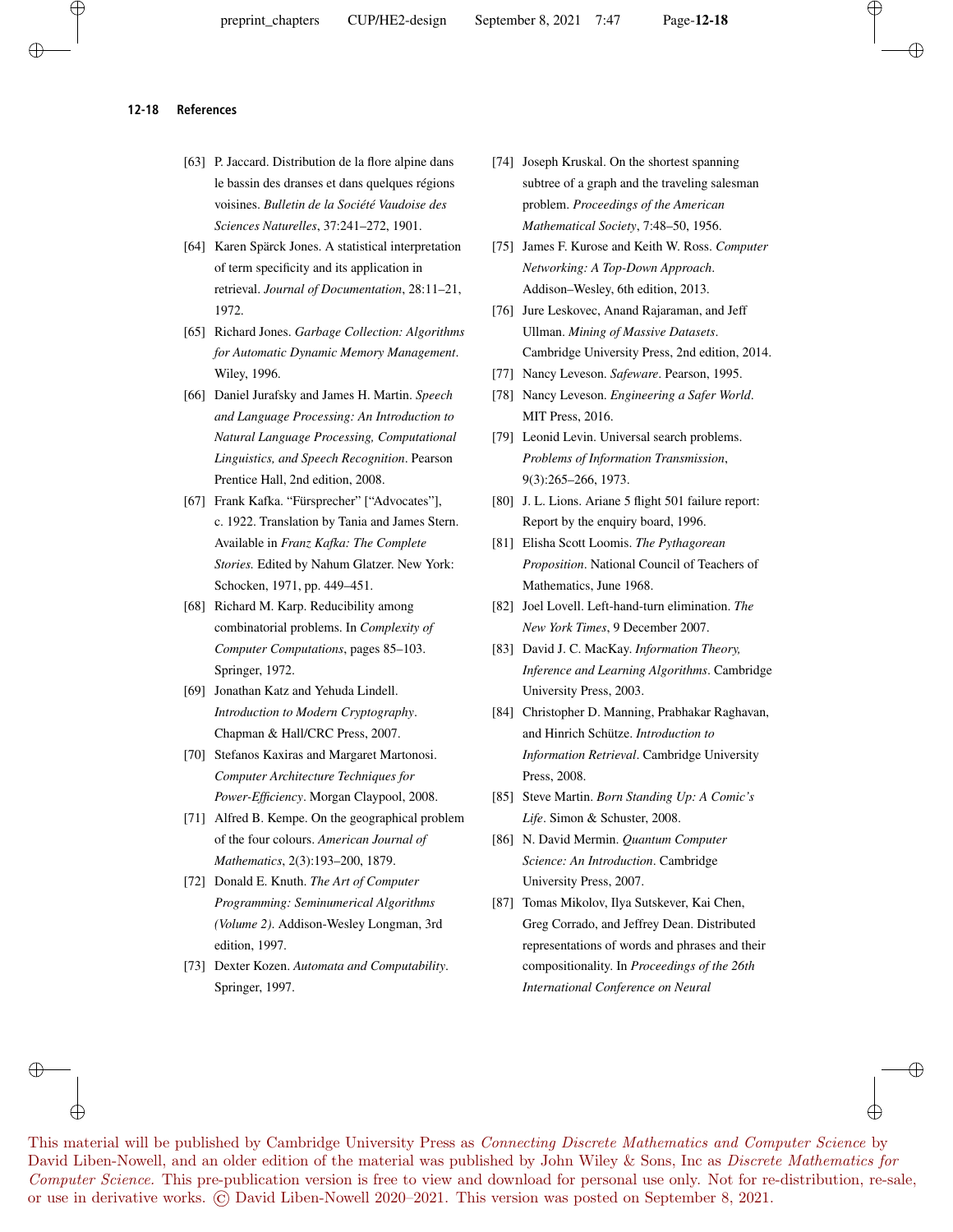#### **References 12-19**

*Information Processing Systems*, pages 3111–3119, 2013.

- [88] Stanley Milgram. The small world problem. *Psychology Today*, 1:61–67, May 1967.
- [89] Gary L. Miller. Riemann's hypothesis and tests for primality. *Journal of Computer and System Sciences*, 13(3):300–317, 1976.
- [90] Michael Mitzenmacher and Eli Upfal. *Probability and Computing: Randomized Algorithms and Probabilistic Analysis*. Cambridge University Press, 2005.
- [91] Gordon E. Moore. Cramming more components onto integrated circuits. *Electronics*, 38(8):114–117, April 1965.
- [92] Gordon E. Moore. No exponential is forever: but "forever" can be delayed! In *International Solid-State Circuits Conference*, pages 20–23, 2003.
- [93] Rajeev Motwani and Prabhakar Raghavan. *Randomized Algorithms*. Cambridge University Press, 1995.
- [94] National Academies of Sciences, Engineering, and Medicine. *Securing the Vote: Protecting American Democracy*. National Academies Press, 2018.
- [95] Sydney Padua. *The Thrilling Adventures of Lovelace and Babbage: The (Mostly) True Story of the First Computer*. Pantheon Books, 2015.
- [96] Christos H. Papadimitriou. *Computational Complexity*. Addison Wesley, 1994.
- [97] David A. Patterson and John L. Hennessy. *Computer Organization and Design: the Hardware/Software Interface*. Morgan Kaufmann, 4th edition, 2008.
- [98] Nick Paumgarden. The names. *The New Yorker*, 16 May 2011.
- [99] Caroline Criado Perez. *Invisible Women: Exposing Data Bias in a World Designed for Men*. Random House, 2019.

⊕

- [100] Ivars Peterson. MathTrek: Pentium bug revisited. *MAA Online*, May 1997.
- [101] Madsen Pirie. *How to Win Every Argument: The Use and Abuse of Logic*. Continuum, 2007.
- [102] George Pólya. *How to Solve It*. Doubleday, 1957.
- [103] William Press, Saul Teukolsky, William Vetterling, and Brian Flannery. *Numerical Recipes*. Cambridge University Press, 3rd edition, 2007.
- [104] Richard Preston. The Ebola wars. *The New Yorker*, 27 October 2014.
- [105] Michael O. Rabin. Probabilistic algorithm for testing primality. *Journal of Number Theory*, 12(1):128–138, 1980.
- [106] R. L. Rivest, A. Shamir, and L. Adleman. A method for obtaining digital signatures and public-key cryptosystems. *Communications of the ACM*, 21:120–126, February 1978.
- [107] Tomas Rokicki, Herbert Kociemba, Morley Davidson, and John Dethridge. The diameter of the Rubik's cube group is twenty. *SIAM Review*, 56(4):645–670, 2014.
- [108] Mike Rosulek. *The Joy of Cryptography*. Oregon State, 2020.
- [109] Walter Rudin. *Principles of Mathematical Analysis*. McGraw–Hill, 3rd edition, 1976.
- [110] Stuart Russell and Peter Norvig. *Artificial Intelligence: A Modern Approach*. Prentice Hall, 3rd edition, 2009.
- [111] R. M. Sainsbury. *Paradoxes*. Cambridge University Press, 3rd edition, 2009.
- [112] Jonathan Schaeffer, Neil Burch, Yngvi Bjornsson, Akihiro Kishimoto, Martin Muller, Rob Lake, Paul Lu, and Steve Sutphen. Checkers is solved. *Science*, 317(5844):1518–1522, 14 September 2007.
- [113] Adi Shamir. How to share a secret. *Communications of the ACM*, 22(11):612–613, November 1979.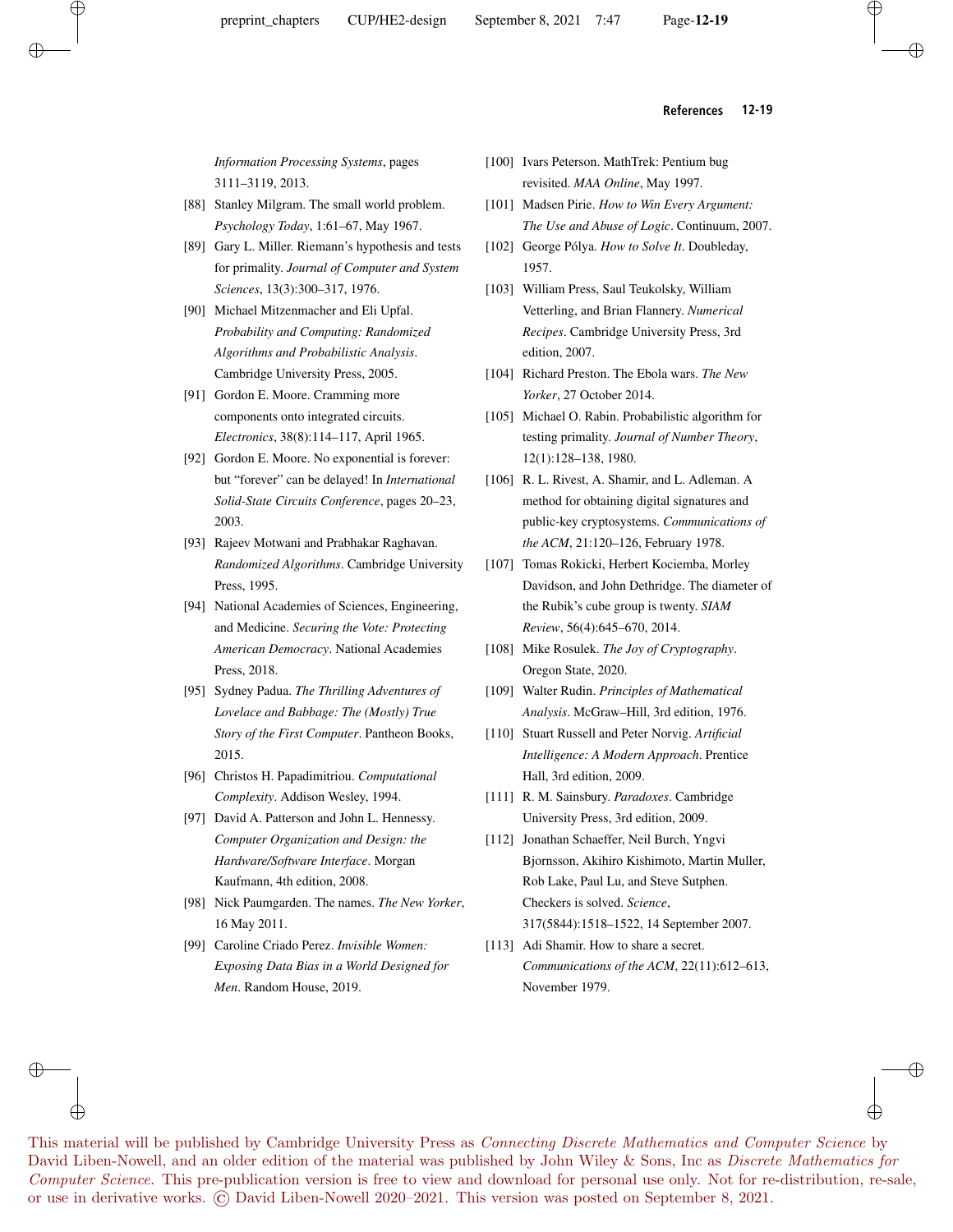#### **12-20 References**

- [114] Claude E. Shannon. A mathematical theory of communication. *Bell System Technical Journal*, 27:379–423, 1948.
- [115] Margot Lee Shetterly. *Hidden Figures: The American Dream and the Untold Story of the Black Women Who Helped Win the Space Race*. William Morrow and Company, 2016.
- [116] Peter Shor. Polynomial-time algorithms for prime factorization and discrete logarithms on a quantum computer. *SIAM Review*, 41(2):303–332, 1999.
- [117] Avi Silberschatz, Henry F. Korth, and S. Sudarshan. *Database System Concepts*. McGraw-Hill, 6th edition, 2010.
- [118] Simon Singh. *The Code Book: The Secret History of Codes and Code-breaking*. Fourth Estate Ltd., 1999.
- [119] Simon Singh. *Fermat's Last Theorem: The Story of a Riddle That Confounded the World's Greatest Minds for 358 Years*. Fourth Estate Ltd., 2002.
- [120] Michael Sipser. *Introduction to the Theory of Computation*. Course Technology, 3rd edition, 2012.
- [121] Laura Stark. *Behind Closed Doors: IRBs and the Making of Ethical Research*. University of Chicago, 2011.
- [122] Tom Stoppard. *Rosencrantz and Guildenstern are Dead*. Grove/Atlantic, Inc., 1967.
- [123] Latanya Sweeney. Simple demographics often identify people uniquely. Data Privacy Working Paper, Carnegie Mellon University, 2000.
- [124] T. Taylor, G. VanDyk, L. Funk, R. Hutcheon, and S. Schriber. Therac 25: A new medical accelerator concept. *IEEE Transactions on Nuclear Science*, 30(2):1768–1771, 1983.

⊕

or use in derivative works. © David Liben-Nowell 2020–2021. This version was posted on September 8, 2021.

- [125] Amanda L. Traud, Peter J. Mucha, and Mason A. Porter. Social structure of Facebook networks. *CoRR*, abs/1102.2166, 2011.
- [126] A. M. Turing. On computable numbers, with an application to the entscheidungsproblem. *Proceedings of the London Mathematical Society*, s2-42(1):230–265, 1937.
- [127] Marilyn vos Savant. Ask Marilyn. *Parade Magazine*, 9 September 1990.
- [128] Marilyn vos Savant. Ask Marilyn. *Parade Magazine*, 2 December 1990.
- [129] Joseph Weizenbaum. ELIZA: a computer program for the study of natural language communication between man and machine. *Communications of the ACM*, 9(1):36–45, January 1966.
- [130] Joseph Weizenbaum. *Computer Power and Human Reason: From Judgment to Calculation*. W. H. Freeman & Co, 1976.
- [131] Virginia Vassilevska Williams. An overview of the recent progress on matrix multiplication. *ACM SIGACT News*, 43(4), December 2012.
- [132] Wayne Zachary. An information flow model for conflict and fission in small groups. *Journal of Anthropological Research*, 33(4):452–473, 1977.
- [133] Jieyu Zhao, Tianlu Wang, Mark Yatskar, Vicente Ordonez, and Kai-Wei Chang. Men also like shopping: Reducing gender bias amplification using corpus-level constraints. In *Proceedings of the 2017 Conference on Empirical Methods in Natural Language Processing*, pages 2979–2989, 2017.
- [134] Jacob Ziv and Abraham Lempel. A universal algorithm for sequential data compression. *IEEE Transactions on Information Theory*, 23(3):337–343, 1977.

This material will be published by Cambridge University Press as Connecting Discrete Mathematics and Computer Science by David Liben-Nowell, and an older edition of the material was published by John Wiley & Sons, Inc as *Discrete Mathematics for* Computer Science. This pre-publication version is free to view and download for personal use only. Not for re-distribution, re-sale,